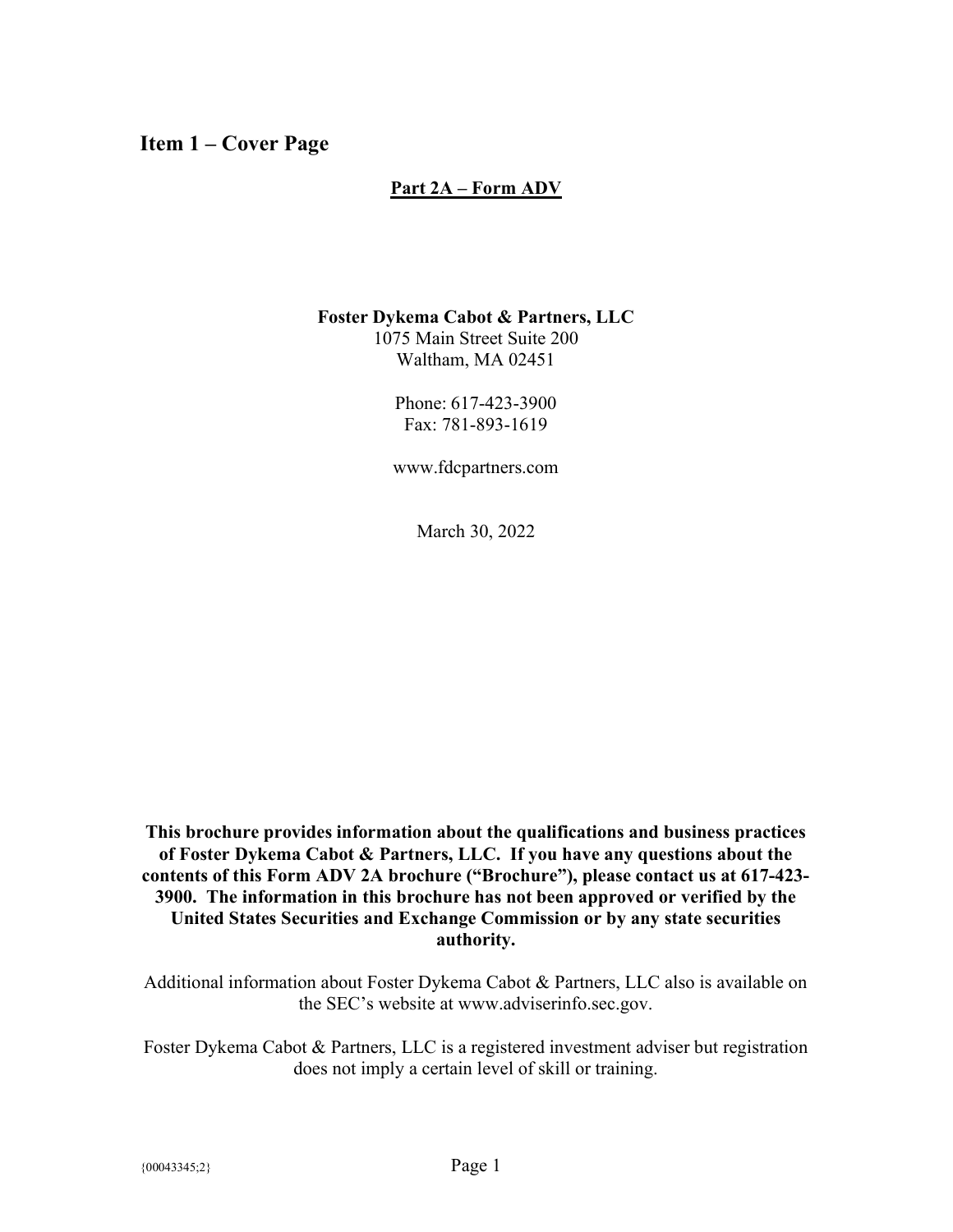## Item 2 - Material Changes

SEC-registered investment advisers are required on an annual basis to provide their clients with a summary of material changes to their Brochure since the time of the last annual updating amendment, and provide the entire Brochure free of charge. Since the time of our annual updating amendment March 30, 2021, we call clients' attention to the following noteworthy changes:

We offer clients the option of obtaining certain financial solutions from unaffiliated thirdparty financial institutions with the assistance of our affiliate, Focus Treasury & Credit Solutions, LLC ("FTCS"). FTCS does not receive any compensation from such thirdparty institutions for serving our clients. Further information on this service is available in Items 4, 5, and 10 of this Brochure.

We help our clients obtain certain insurance solutions from unaffiliated, third-party insurance brokers by introducing clients to our affiliate, Focus Risk Solutions, LLC ("FRS"). FDC does not receive any compensation from such third-party insurance brokers from serving our clients. Further information on this service is available in Items 4, 5 and 10 of this Brochure.

We have made other stylistic revisions and updates to the brochure. Clients are encouraged to review the Brochure in its entirety. To obtain a copy free of charge, please contact our Chief Compliance Officer, Elizabeth Gardner, at (617) 423-3900 or lgardner@fdcpartners.com. Additional information about Foster Dykema Cabot & Partners, LLC also is available on the SEC's website at www.adviserinfo.sec.gov.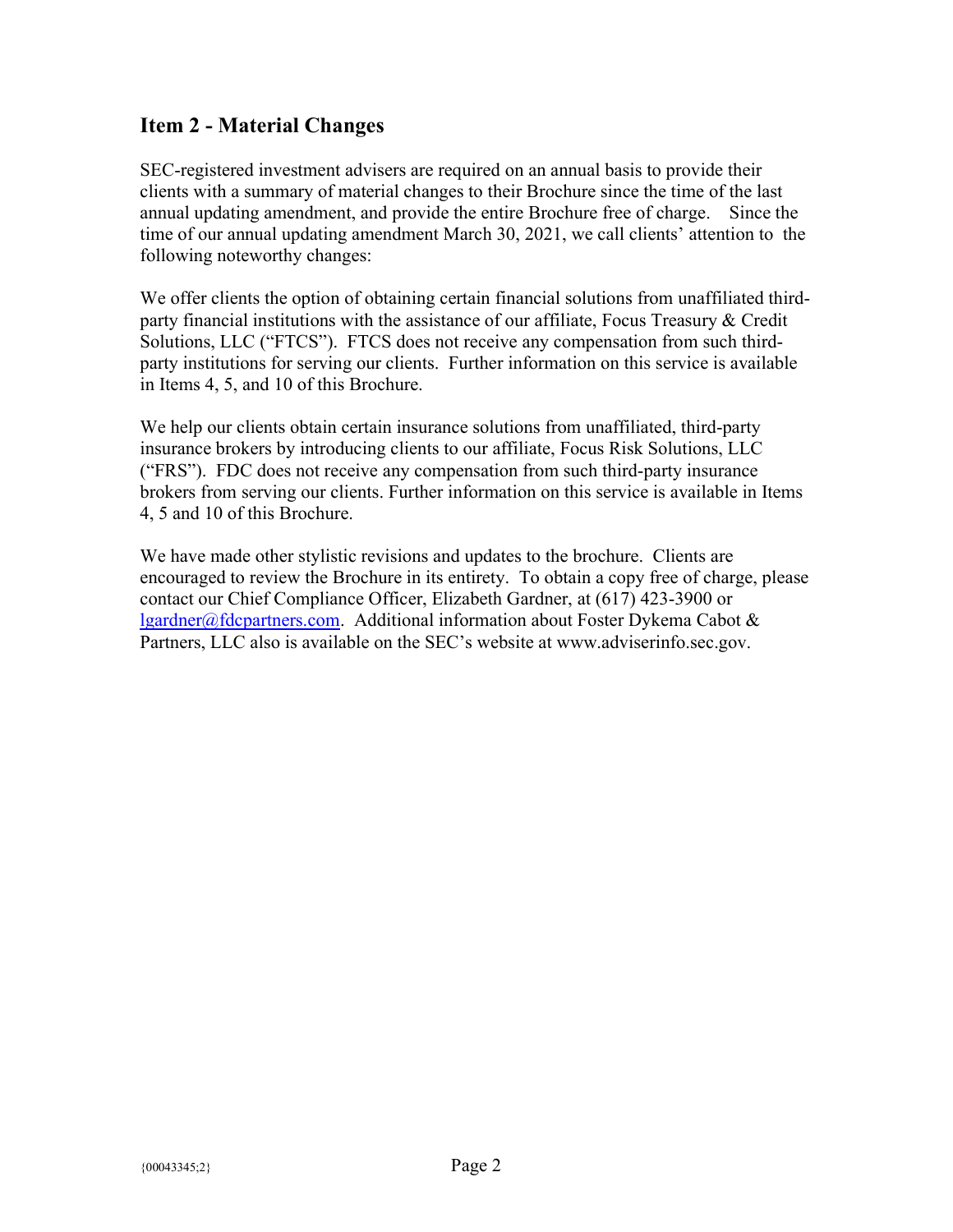# **Item 3 - Table of Contents**

# Contents

| Item 11 - Code of Ethics, Participation or Interest in Client Transactions and Personal |
|-----------------------------------------------------------------------------------------|
|                                                                                         |
|                                                                                         |
|                                                                                         |
|                                                                                         |
|                                                                                         |
|                                                                                         |
|                                                                                         |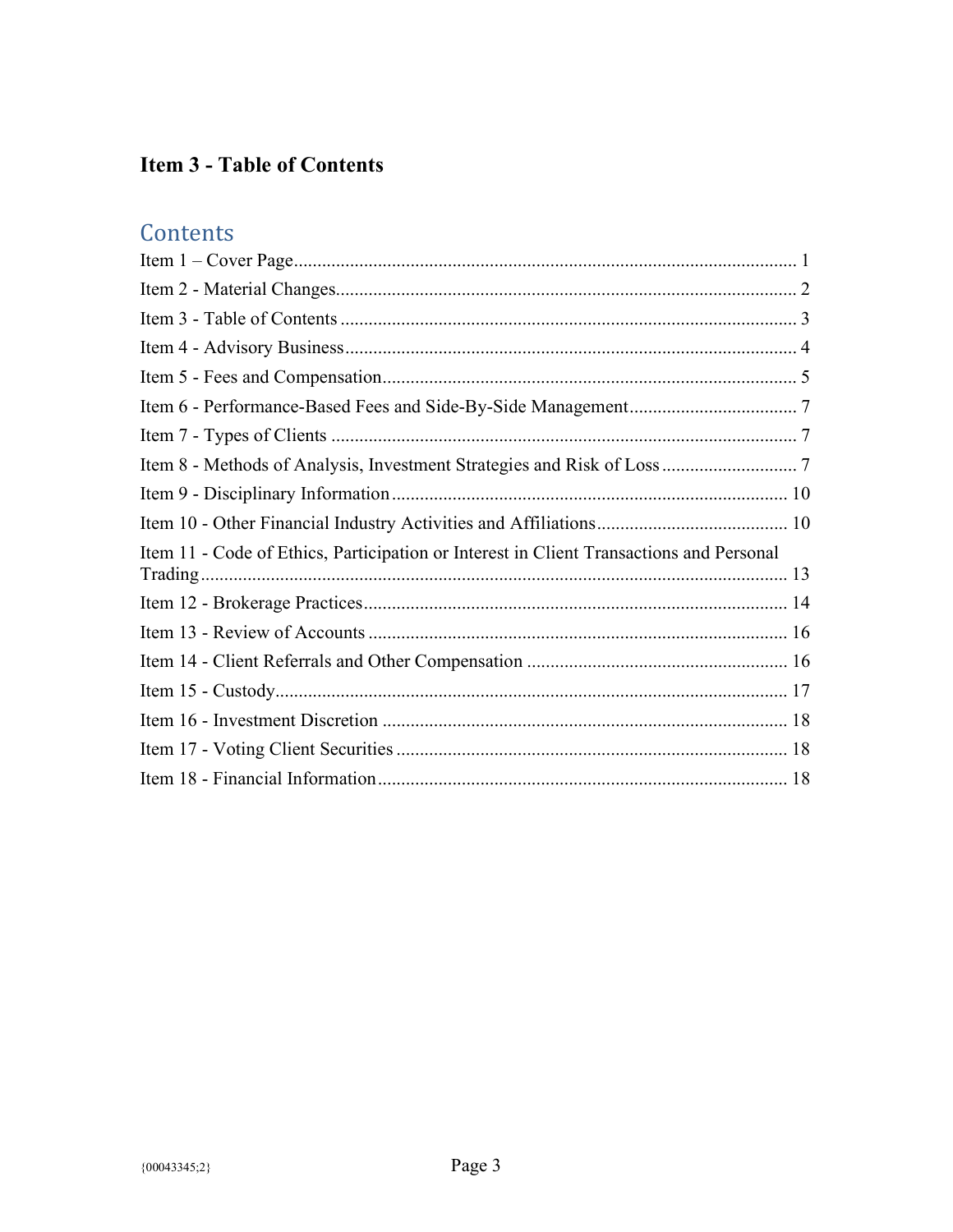## Item 4 - Advisory Business

Foster Dykema Cabot & Partners, LLC (FDC) provides private wealth management services to families and individuals, including high net worth individuals, trusts and estates. We also provide investment advice to a limited number of pension, profit sharing plans and non-profit entities. FDC has acquired the advisory business of Foster Dykema Cabot & Co., Incorporated which was established in 1967.

FDC is part of Focus Financial Partners, LLC ("Focus LLC") partnership. Specifically, FDC is a wholly owned subsidiary of Focus Operating, LLC ("Focus Operating"), which is a wholly owned subsidiary of Focus LLC. Focus Financial Partners Inc. ("Focus Inc.") is the sole managing member of Focus LLC and is a publicly traded company on the NASDAQ Global Select Market. Focus Inc. owns approximately two-thirds of the economic interest in Focus LLC.

Focus Inc. has no single 25% or greater shareholder. Focus Inc. is the managing member of Focus LLC and has 100% of its governance rights. Accordingly, all governance is through the voting rights and Board at Focus Inc.

Focus LLC also owns other registered investment advisers, broker-dealers, pension consultants, insurance firms, and other financial service firms (the "Focus Partners"), most of which provide wealth management, benefit consulting and investment consulting services to individuals, families, employers, and institutions. Some Focus Partners also manage or advise limited partnerships, private funds, or investment companies as disclosed on their respective Form ADVs.

We offer clients the option of obtaining certain financial solutions from unaffiliated thirdparty financial institutions with the assistance of our affiliate, Focus Treasury & Credit Solutions, LLC ("FTCS"), a wholly owned subsidiary of our parent company, Focus Financial Partners, LLC. Please see Items 5 and 10 for a fuller discussion of these services and other important information.

We help our clients obtain certain insurance solutions from unaffiliated, third-party insurance brokers by introducing clients to our affiliate, Focus Risk Solutions, LLC ("FRS"), a wholly owned subsidiary of our parent company, Focus Financial Partners, LLC. Please see Items 5 and 10 for a fuller discussion of this service and other important information.

In addition to investment management, we offer our clients financial planning advice and work closely with our clients' other trusted advisors, including accountants and attorneys, to provide a comprehensive and coordinated range of financial services. We also provide family office services at the request of some of the families we work with.

Our advice is tailored to the individual needs of clients. We determine appropriate investment guidelines for each client portfolio with the client's agreement, taking into account the client's age, their ability and willingness to take risk, their investment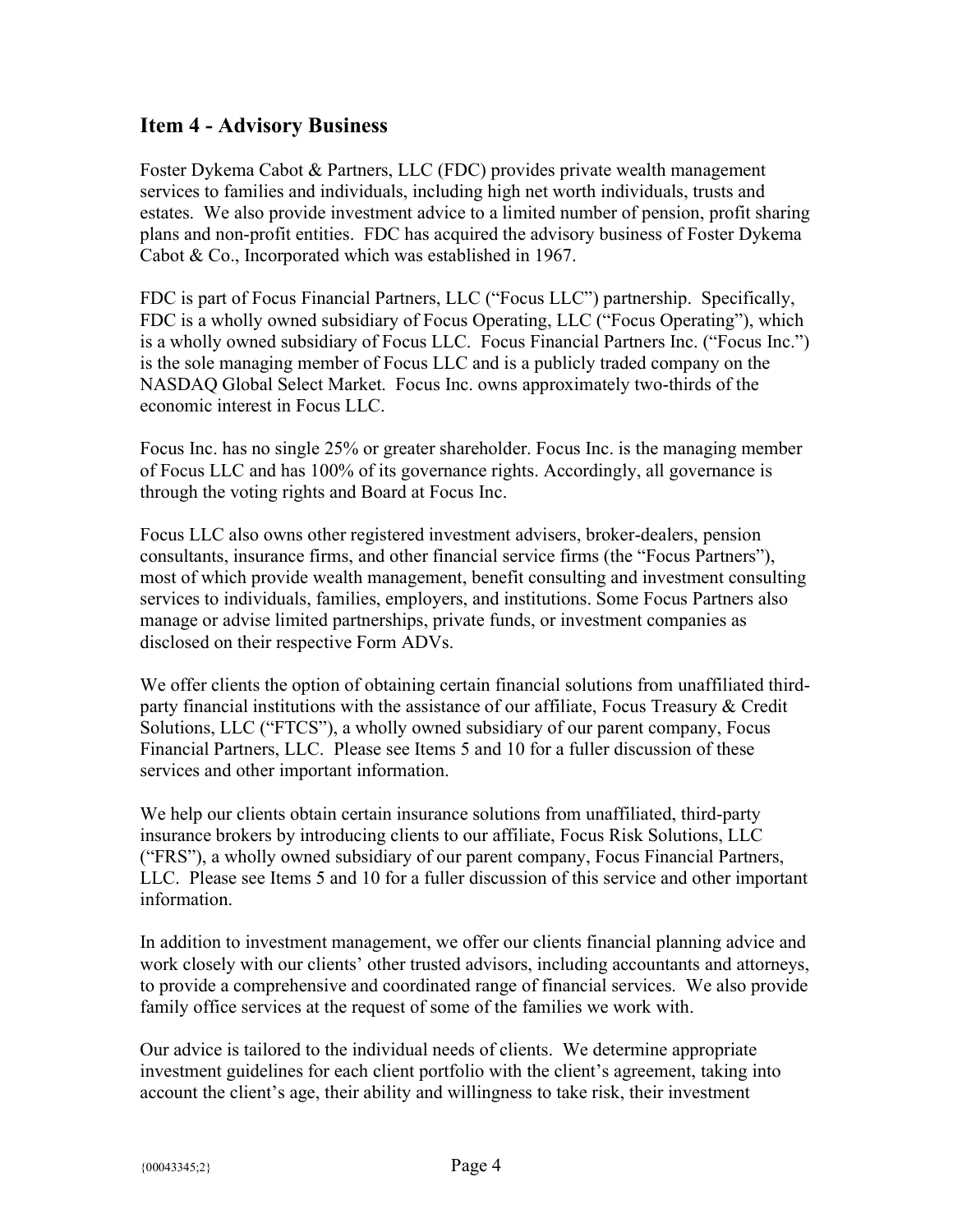objectives, and their present and future cash needs. We attempt to be tax sensitive in our investment choices and will, for example, work with clients who come to our firm with an existing portfolio of securities to make changes over time rather than all at once. Although we believe we can do a better job for our clients if we are given complete discretion over investment decisions, clients may ask us not to invest in certain securities or types of securities.

In addition to investments in stocks, bonds and mutual funds, we also invest in alternative asset classes, including private equity and private real estate funds, for qualified investors.

FDC is a fiduciary under the Employee Retirement Income Security Act of 1974, as amended ("ERISA") with respect to investment management services and investment advice provided to ERISA plan clients, including plan participants. FDC is also a fiduciary under section 4975 of the Internal Revenue Code (the "IRC") with respect to investment management services and investment advice provided to individual retirement accounts ("IRAs"), ERISA plans, and ERISA plan participants. As such, FDC is subject to specific duties and obligations under ERISA and the IRC that include, among other things, prohibited transaction rules which are intended to prohibit fiduciaries from acting on conflicts of interest. When a fiduciary gives advice in which it has a conflict of interest, the fiduciary must either avoid or eliminate the conflict or rely upon a prohibited transaction exemption (a "PTE").

As a fiduciary, we have duties of care and of loyalty to you and are subject to obligations imposed on us by the federal and state securities laws. As a result, you have certain rights that you cannot waive or limit by contract. Nothing in our agreement with you should be interpreted as a limitation of our obligations under the federal and state securities laws or as a waiver of any unwaivable rights you possess.

#### Private Investment Funds

FDC or an affiliated special purpose vehicle serve as the manager for a series of private equity fund-of-funds: FDC Investment Partners I, LLC; FDC Investment Partners II, LLC; FDC Investment Partners III, LLC; FDC Investment Partners IV, LLC; FDC Partners V, LLC; FDC Partners V-A, LLC, FDC Partners VI, LLC and FDC Partners VII (each, an "FDC Fund", and collectively, "FDC Funds"). The investment program for each FDC Fund is described in the Disclosure Memorandum for the relevant fund.

As of December 31, 2021, Foster Dykema Cabot & Partners, LLC has \$1,723,354,892 in discretionary assets under management.

## Item 5 - Fees and Compensation

We are compensated for our services based on a percentage of the client's assets under management. Our standard fee schedule is as follows: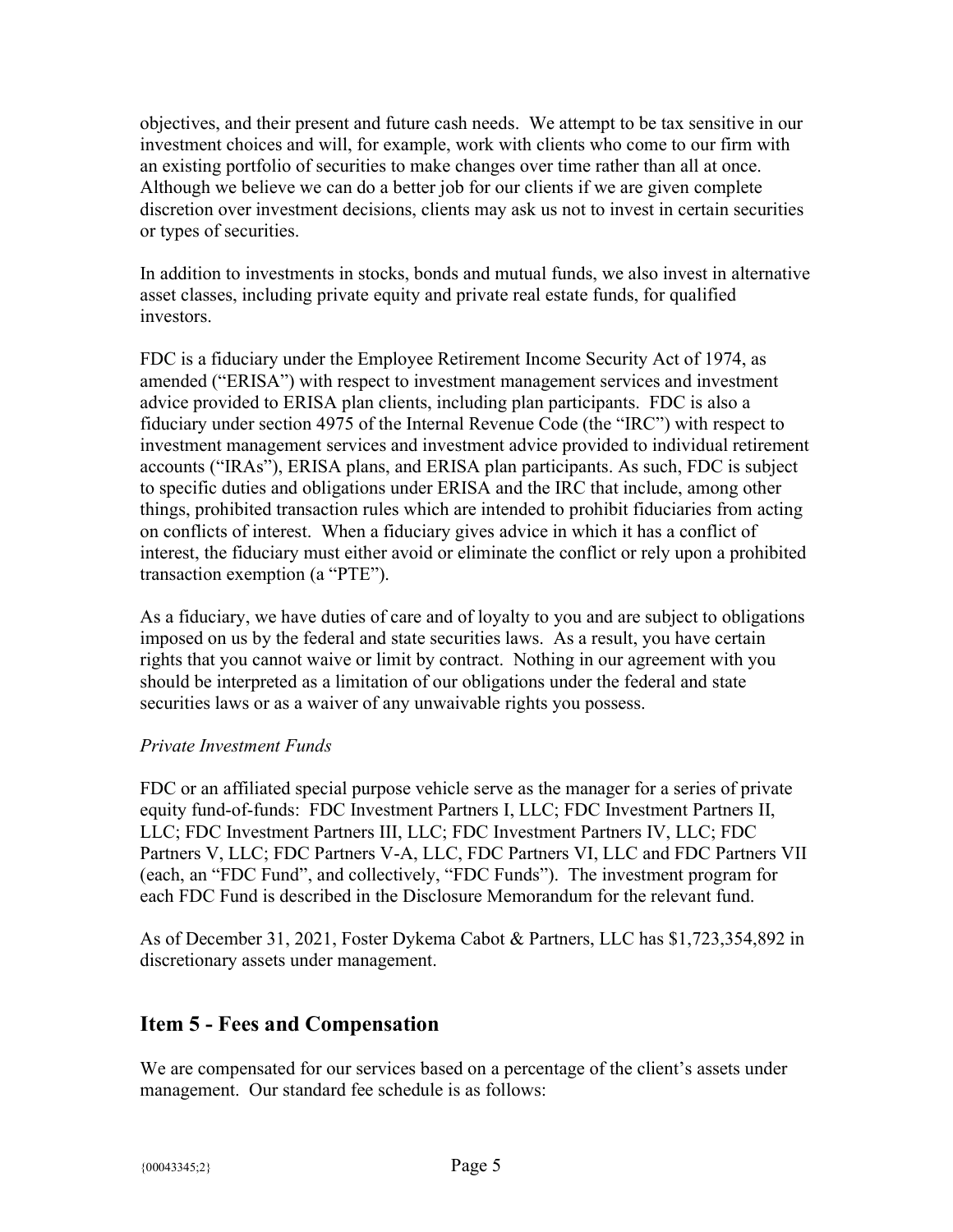1% annually on the first \$5,000,000 of appraised market value. 0.8% annually on the next \$2,000,000 of appraised market value. 0.6% annually on the appraised market value above \$7,000,000.

In special circumstances, fees are negotiated. For example, charitable organizations may be offered a reduced fee schedule. Certain clients have requested that we provide special family office services for which we charge a separate, negotiated fee. We charge certain clients monitoring fees which are less than our standard advisory fee and are determined on an individualized basis. We charge a separate, negotiated, fixed fee for estate administration. We also provide financial planning, bookkeeping and investment advice on a negotiated, fixed fee basis.

Where an employee of FDC serves as trustee for a client account, a separate trustee fee may be charged. These fees are negotiated on a case-by-case basis.

Our fees are payable in advance. We typically have the custodian bank holding client assets deduct fees from those assets on presentation of our bill but clients may request, instead, to be billed directly for fees incurred. Fees are calculated and payable four times each year, based upon the most recent quarterly appraisal of the client's account including cash and cash equivalents. Margin and other borrowing balances are not included in the market value on which fees are assessed. Either a client or FDC may terminate our services on thirty days' written notice. Upon termination, fees shall be prorated and any unearned portion credited to the client's account. For example, if a client has prepaid fees for the period January 1 to March 31 and then notifies FDC on January 15 that they wish to terminate use of FDC's services, we will prorate our bill for services incurred between January 1 and February 13, inclusive, thirty days after notice was received. We will refund the unearned fees for the period from February 14 to March 31.

#### Private Investment Funds

Our fees for the FDC Funds are billed at the advisory client level. While the FDC Funds are subject to the fees of the underlying investment managers, advisory clients do not pay additional fees for FDC's management of the funds beyond the advisory fee. In addition to advisory fees, investors in FDC Funds bear the expenses of the FDC Fund in which they are invested, as set forth in the disclosure memorandum and limited liability company agreement for the relevant FDC Fund.

In addition to our firm's advisory fee, clients are responsible for the fees and expenses associated with the investment of their assets. For example, clients are responsible for custodian bank fees, as well as brokerage and other transaction costs, and fees and taxes, related to the purchase and sale of securities for their accounts. Please see the Brokerage section (Item 12) of this brochure for additional information. Certain investments we select for clients that are managed or sponsored by third parties, such as mutual funds, Exchange Traded Funds, private partnerships, and securities managed by external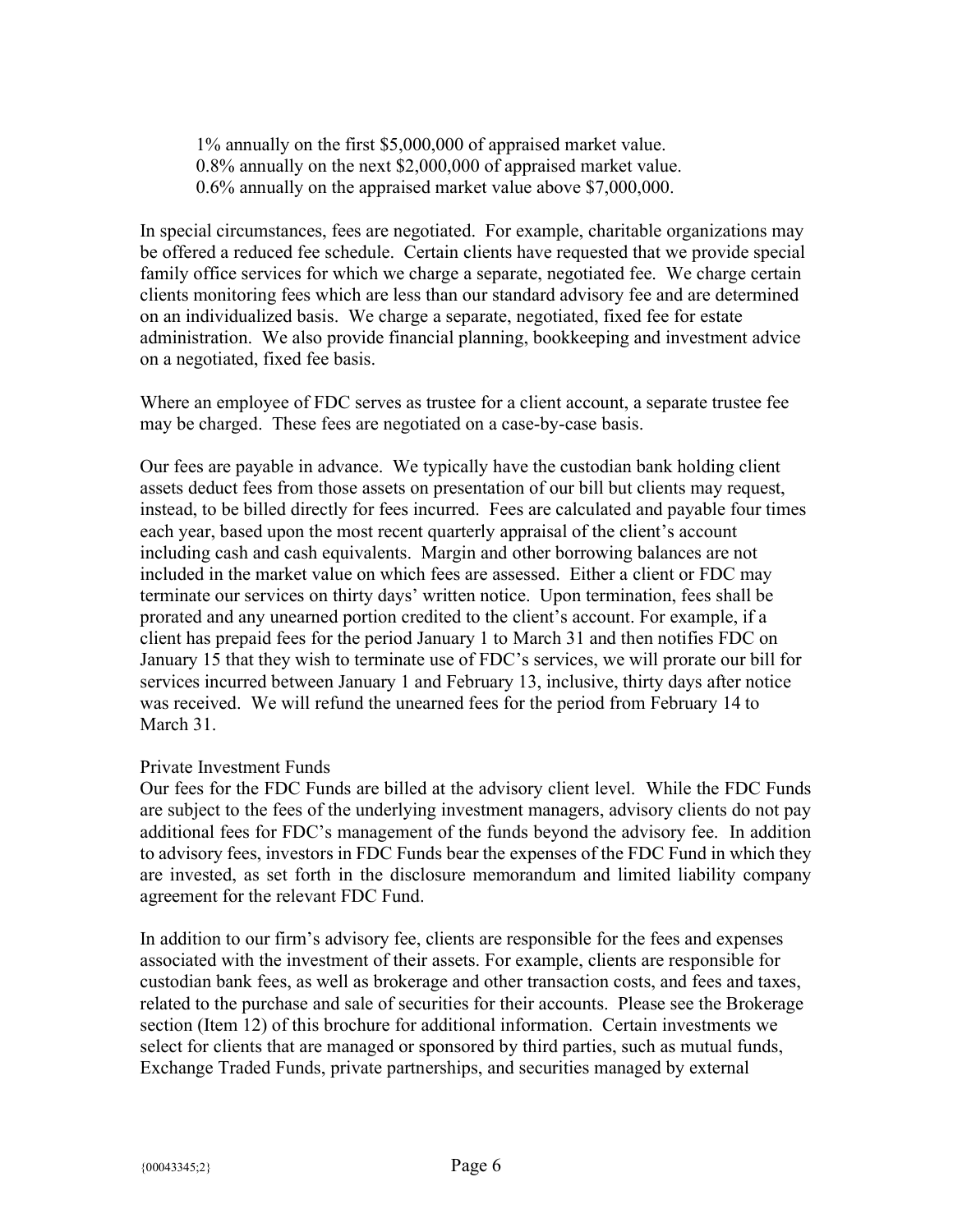managers of separately managed accounts, bear fees and expenses for their management and operation

We offer clients the option of obtaining certain financial solutions from unaffiliated thirdparty financial institutions with the assistance of our affiliate, Focus Treasury & Credit Solutions, LLC ("FTCS"). FTCS does not receive any compensation from such thirdparty institutions from serving our clients. Further information on this conflict of interest is available in Item 10 of this Brochure.

We help our clients obtain certain insurance solutions from unaffiliated, third-party insurance brokers by introducing clients to our affiliate, Focus Risk Solutions, LLC ("FRS"), a wholly owned subsidiary of our parent company, Focus Financial Partners, LLC. FRS has arrangements with certain third-party insurance brokers (the "Brokers") under which the Brokers assist our clients with regulated insurance sales activity. FRS does not receive any compensation from such third-party insurance brokers from serving our clients. Further information on this service is available in Item 10 of this Brochure.

## Item 6 - Performance-Based Fees and Side-By-Side Management

Neither FDC nor its supervised persons receive performance-based fees from clients (for example, fees based on a share of the capital appreciation of the client's assets).

## Item 7 - Types of Clients

Our clients are primarily high net worth individuals, families, and trusts. We require a minimum portfolio of \$20,000,000 of investable assets but this minimum may be waived at FDC's sole discretion.

## Item 8 - Methods of Analysis, Investment Strategies and Risk of Loss

### Methods of Analysis

FDC employs fundamental financial analysis to select the publicly traded investments we make for client portfolios. We look for investments that we believe will generate sufficient returns to compensate our clients for the risk of potential loss entailed with any investment. Material risks include market risk and security-specific risk. Market risk involves conditions and events that affect all investments and can cause broad market losses. Security-specific risk involves conditions and events that affect a specific investment, potentially causing losses in that investment.

### Asset Allocation and Security Selection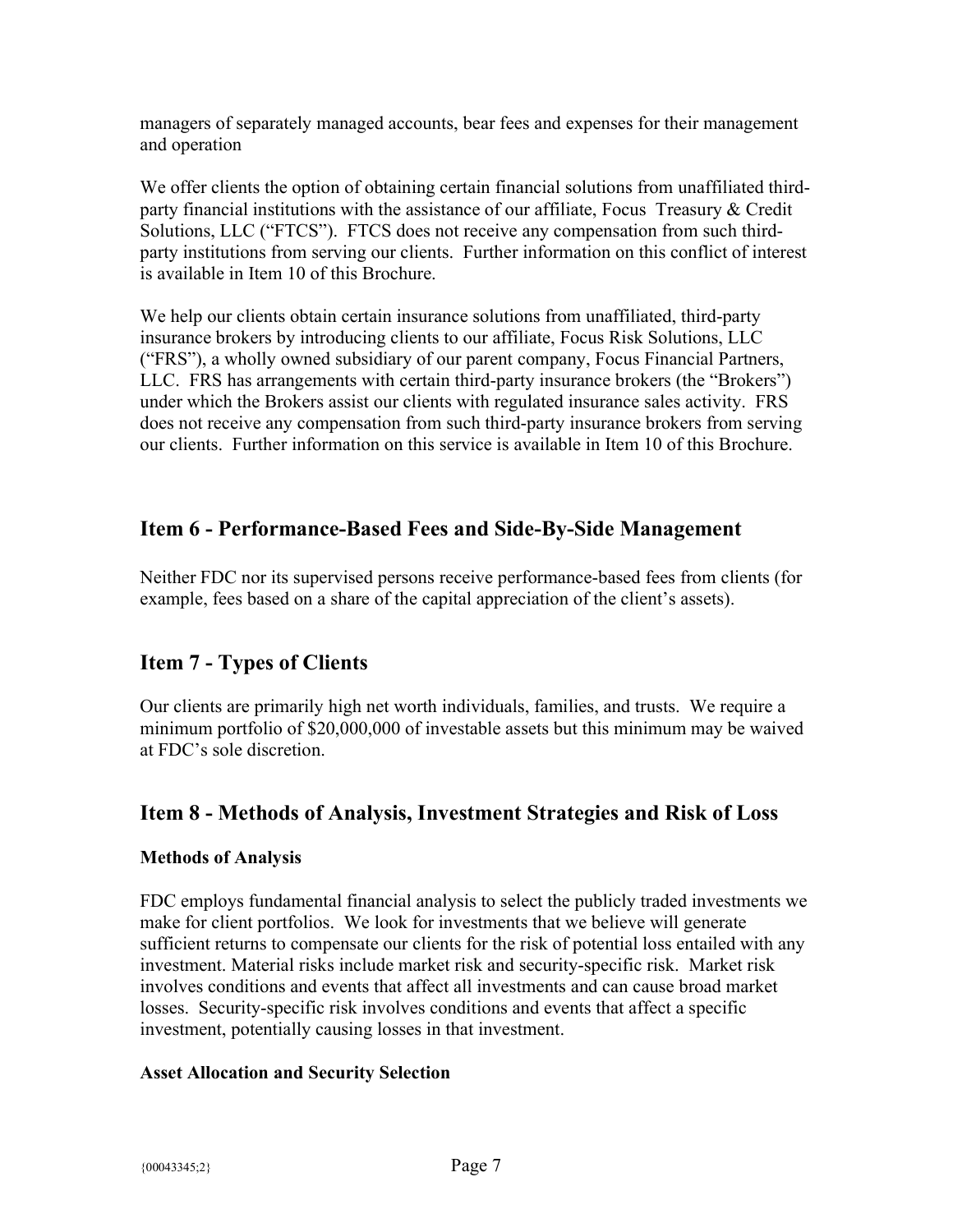Our allocation to cash, bonds, stocks, exchange-traded funds (ETFs), or mutual funds in a client's account is governed by an investment allocation guideline that is selected in consultation with the client based on the client's investment objectives, their willingness and ability to take risk and their investment time horizon. FDC employs nine different investment guidelines: All Equity, Aggressive Growth, Long-Term Growth, Growth, Balanced Growth, Balanced Income, Capital Preservation, All Bonds, and Special Situation. Each guideline, with the exception of the Special Situation guideline, specifies an allocation range for cash, bonds, liquid alternatives, and public and private equities. Actual allocations can vary based on FDC's views of the market and client-specific needs.

We primarily invest in publicly traded stocks, bonds, exchange traded funds, and mutual funds. We actively manage client portfolios and own securities we are comfortable holding for an extended period of time. We utilize a long-term investment horizon and try to avoid short-term trading in order to generate attractive after-tax returns.

#### Private Securities

For qualified clients we also invest in private securities, including private equity and private real estate funds, but these investments are only available to clients who meet minimum net worth requirements established by the Securities and Exchange Commission (SEC).

FDC is the investment adviser for eight pooled investment vehicles that invest in private securities: FDC Investment Partners I LLC, FDC Investment Partners II LLC, FDC Investment Partners III LLC, FDC Investment Partners IV LLC, FDC Investment Partners V LLC, FDC Investment Partners V-A LLC, FDC Investment Partners VI LLC and FDC Investment Partners VII LLC. FDC receives no additional compensation from clients investing in these vehicles beyond our regular advisory fees, unless the client's assets under management by FDC fall below a minimum level as specified in the disclosure information for each vehicle.

In analyzing and evaluating private securities or private partnerships, we invest with managers who have a solid track record in previous partnerships. We evaluate these investments in terms of the diversification each provides, the skill set and experience of the management team, their track record and comparative advantage relative to other potential investments in the same strategy.

#### Risk of Loss

Investing in public traded and private securities entails risk and the potential for loss of capital.

### Risks of Public Securities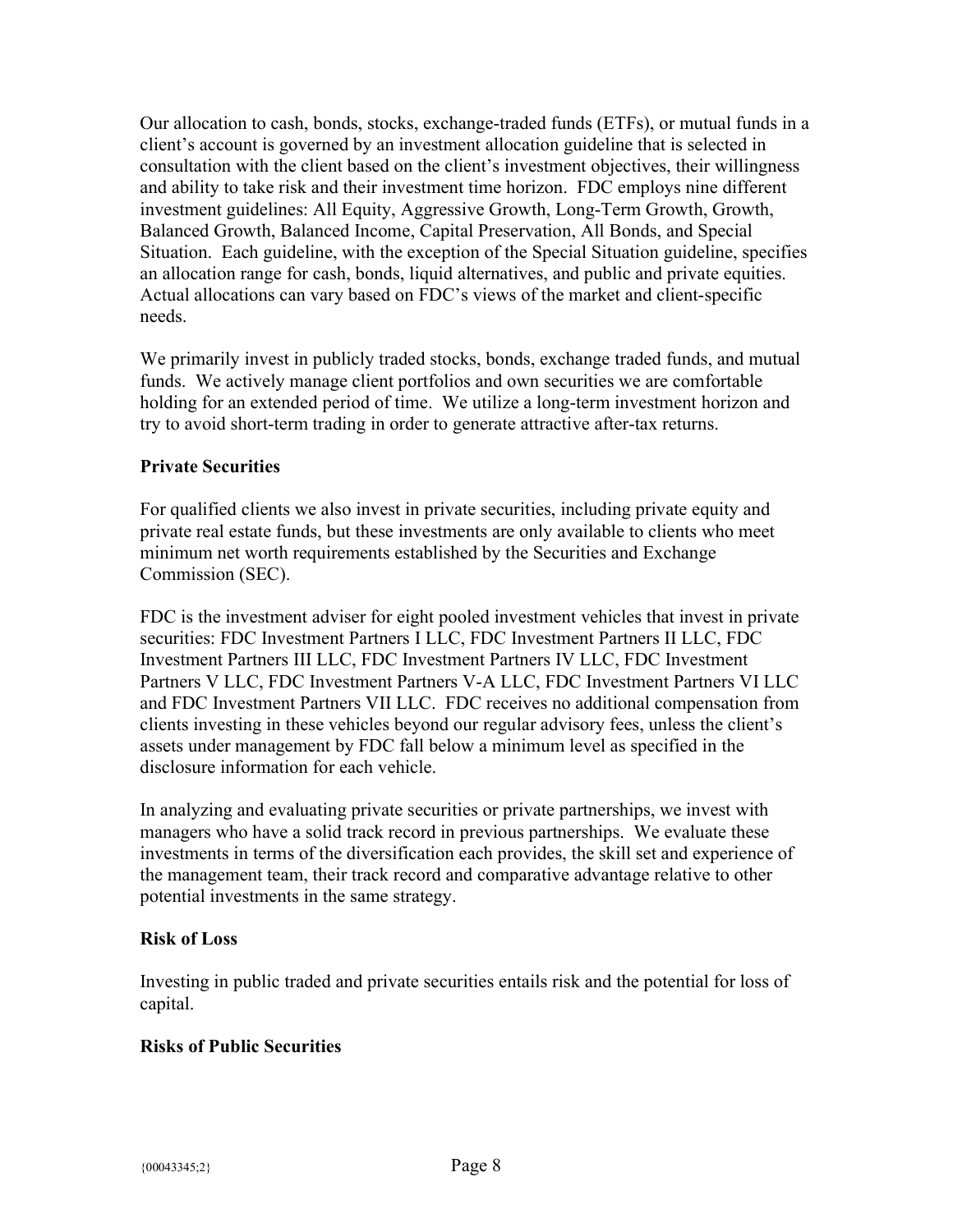The risk of investing in stocks includes adverse company-specific events or broader market and economic conditions that cause the price of a stock to decline resulting in the loss of some or all of your investment. Markets periodically experience recessions, panics, crashes and other periods of volatility that can cause substantial losses in the equity securities in clients' investment portfolios. The risk of investing in bonds includes interest rate changes that cause the price of bonds to decline, defaults on interest payments by the bond's issuer, or bankruptcy of the issuer. The risk of investing in mutual funds and ETFs includes but is not limited to a decline in value as the result of price declines of specific securities held by the mutual fund or ETF.

#### Risks of Private Securities

Private securities, including FDC's pooled investment vehicles, in contrast to publicly traded securities, provide extremely limited liquidity. Once funds are committed to these investments, they are typically inaccessible for multiple years. Private securities are typically in the form of a partnership and run by a general manager that controls how the funds are invested. Private securities entail risk that the general manager makes poor investment choices causing clients to lose some or all of their investment. Once a client is committed to investing in a private security or private partnership, the client is contractually obligated to meet capital calls by the investment's managers. Failure to meet capital calls is likely to result in the client losing some or all of their investment, regardless of the circumstance. Clients are encouraged to carefully review the private offering memorandum for the relevant private investment fund for a detailed explanation of the risks associated with the investment.

### Cybersecurity and Business Continuity Risks

The computer systems, networks and devices used by us and service providers to us and our clients to carry out routine business operations employ a variety of protections designed to prevent damage or interruption from computer viruses, network failures, computer and telecommunication failures, infiltration by unauthorized persons, and security breaches. Despite the various protections utilized, systems, networks, or devices potentially can be breached. A client could be negatively impacted as a result of a cybersecurity breach.

Cybersecurity breaches can include unauthorized access to systems, networks, or devices; infection from computer viruses or other malicious software code; and attacks that shut down, disable, slow, or otherwise disrupt operations, business processes, or website access or functionality. Cybersecurity breaches may cause disruptions and impact business operations, potentially resulting in financial losses to a client; impediments to trading; the inability by us and other service providers to transact business; violations of applicable privacy and other laws; regulatory fines, penalties, reputational damage, reimbursement or other compensation costs, or additional compliance costs; as well as the inadvertent release of confidential information.

Similar adverse consequences could result from cybersecurity breaches affecting issuers of securities in which a client invests; governmental and other regulatory authorities; exchange and other financial market operators, banks, brokers, dealers, and other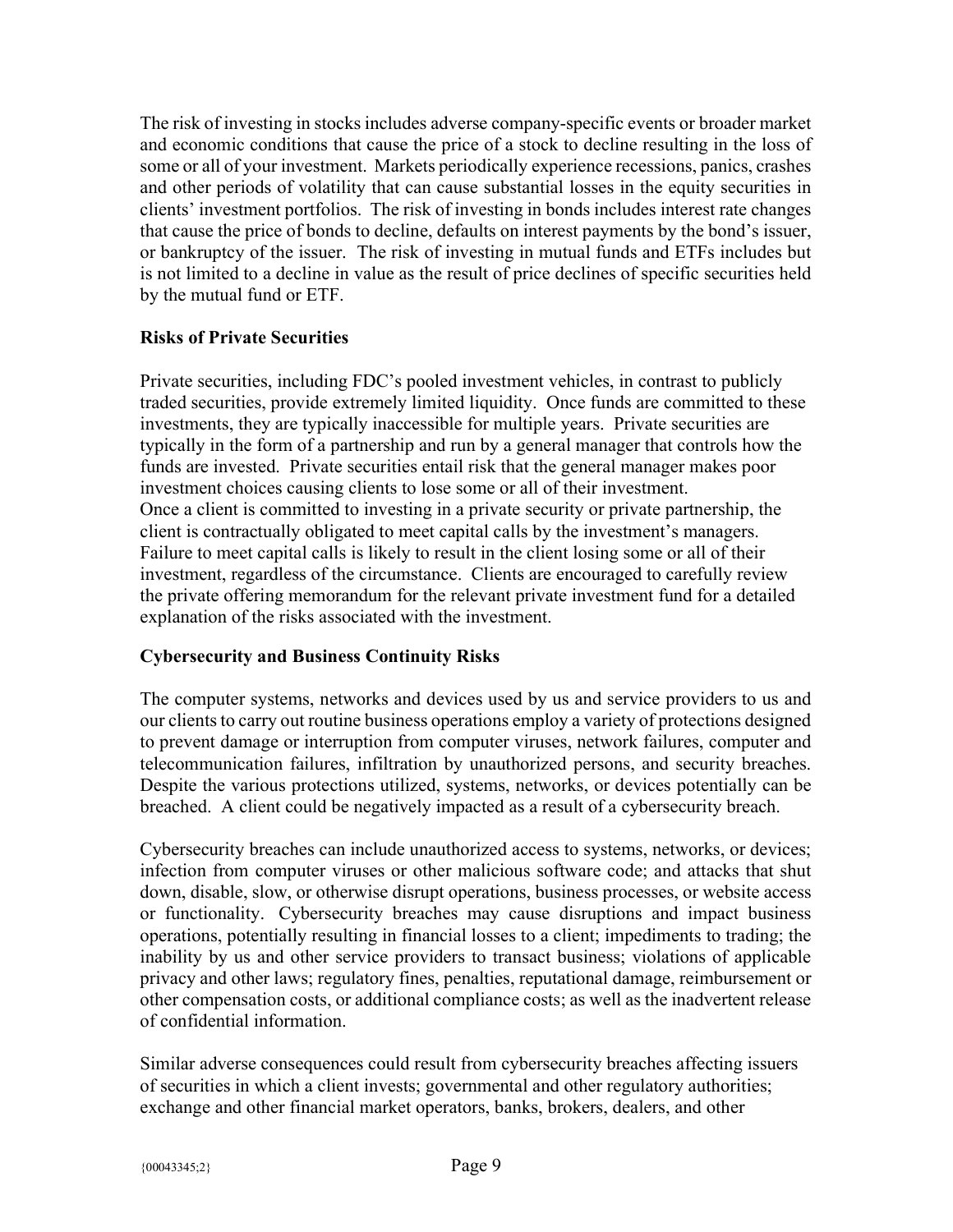financial institutions; and other parties. In addition, substantial costs may be incurred by these entities in order to prevent any cybersecurity breaches in the future.

### **Covid**

The transmission of COVID and efforts to contain its spread have resulted in border closings and other travel restrictions and disruptions, market volatility, disruptions to business operations, supply chains and customer activity and quarantines. With widespread availability of vaccines, the U.S. Centers for Disease Control and Prevention has revised its guidance, travel restrictions have started to lift, and businesses have reopened. However, the COVID pandemic continues to evolve and the extent to which our investment strategies will be impacted will depend on various factors beyond our control, including the extent and duration of the impact on economies around the world and on the global securities and commodities markets. Volatility in the U.S. and global financial markets caused by the COVID pandemic may continue and could impact our firm's investment strategies.

Although currently there has been no significant impact, the COVID outbreak, and future pandemics, could negatively affect vendors on which our firm and clients rely and could disrupt the ability of such vendors to perform essential tasks.

## Item 9 - Disciplinary Information

Neither FDC nor any of its management persons has been the subject of any legal or disciplinary events involving investments or an investment-related business.

## Item 10 - Other Financial Industry Activities and Affiliations

Neither FDC nor any of its management persons are registered, or have an application pending to register, as a broker-dealer or a registered representative of a broker-dealer.

Neither FDC nor any of its management persons are registered, or have an application pending to register, as a futures commission merchant, commodity pool operator, a commodity trading advisor, or an associated person of the foregoing entities.

As described in the description of our business under Item 4, FDC or an affiliated special purpose vehicle serve as the manager for the FDC Funds, which are a series of private equity funds-of-funds. We do not believe that this relationship creates a material conflict of interest with clients because we bill our clients for their investments in FDC Funds at the same rate that they pay for other investments that we manage. Moreover, members of FDC's management are invested alongside our clients in FDC Funds.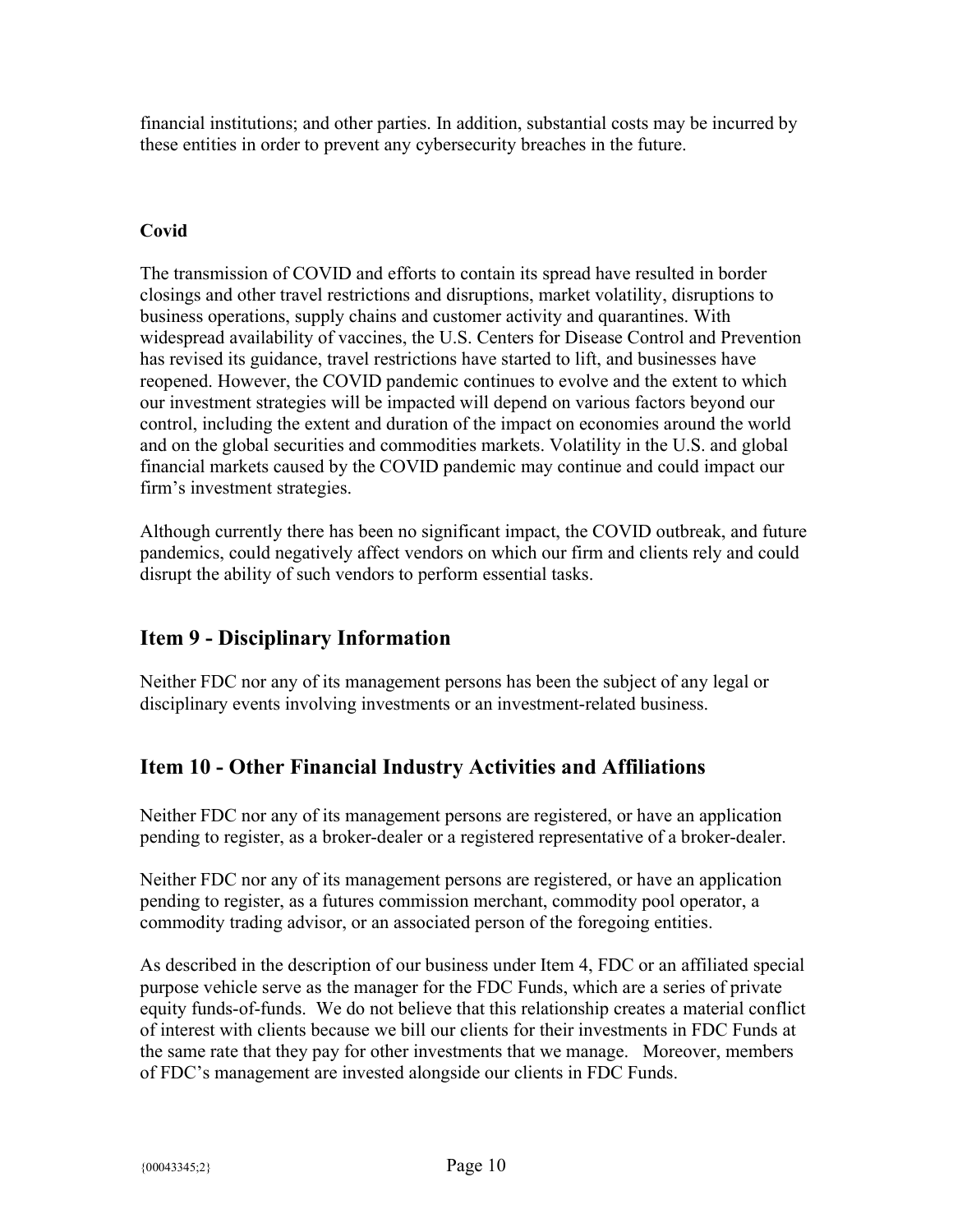We occasionally refer or invest advisory client assets with third parties, but we do not receive any direct or indirect compensation from the third parties for doing so.

#### Focus Treasury & Credit Solutions

We offer clients the option of obtaining certain financial solutions from unaffiliated thirdparty financial institutions with the assistance of our affiliate, Focus Treasury & Credit Solutions, LLC ("FTCS"), a wholly owned subsidiary of our parent company, Focus Financial Partners, LLC. These third-party financial institutions are banks and non-banks (the "Network Institutions") that offer credit and cash management solutions to our clients. Certain other unaffiliated third parties provide administrative and settlement services to facilitate FTCS's cash management solutions. FTCS acts as an intermediary to facilitate our clients' access to these credit and cash management solutions.

Neither we nor FTCS receives any compensation from the Network Institutions or any other third parties for providing credit or cash management solutions to our clients. For services provided by FTCS to clients of other Focus firms, FTCS receives a portion of the revenue earned by the Network Institutions, and such compensation to FTCS is also revenue for our common parent company, Focus Financial Partners, LLC. However, this compensation to FTCS does not come from credit or cash management solutions provided to any of our clients. The volume generated by our clients' transactions does benefit FTCS and Focus in attracting, retaining, and negotiating with Network Institutions. We mitigate this conflict by: (1) fully and fairly disclosing the material facts concerning the above arrangements to our clients, including in this Brochure; and (2) offering FTCS solutions to clients on a strictly nondiscretionary and fully disclosed basis, and not as part of any discretionary investment services. Additionally, we note that clients who use FTCS's services will receive product-specific disclosure from the Network Institutions and other unaffiliated third-party intermediaries that provide services to our clients.

We have an additional conflict of interest when we recommend FTCS to provide credit solutions to our clients because our interest in continuing to receive investment advisory fees from client accounts gives us a financial incentive to recommend that clients borrow money rather than liquidating some or all of the assets we manage.

### Credit Solutions from FTCS

For FTCS credit solutions, the interest rate of the loan is ultimately determined by the lender, although in some circumstances FTCS may have the ability to influence the lender to lower the interest rate of the loan. The final rate may be higher or lower than the prevailing market rate. We can offer no assurances that the rates offered to you by the lender are the lowest possible rates available in the marketplace.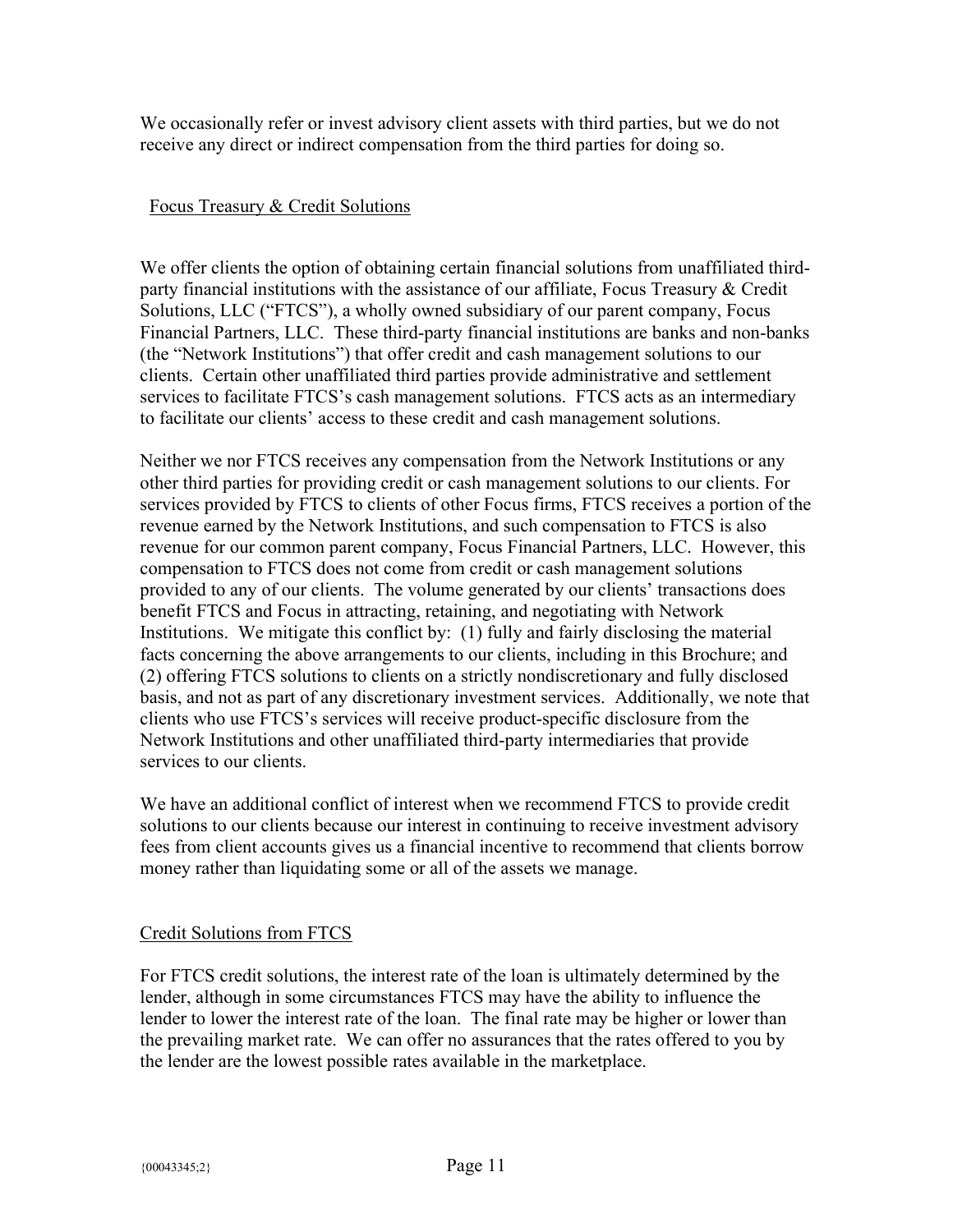Clients retain the right to pledge assets in accounts generally, subject to any restrictions imposed by clients' custodians. While the FTCS program facilitates secured loans through Network Institutions, clients are free instead to work directly with institutions outside the FTCS program. Because of the limited number of participating Network Institutions, clients may be limited in their ability to obtain as favorable loan terms as if the client were to work directly with other banks to negotiate loan terms or obtain other financial arrangements.

Clients should also understand that pledging assets in an account to secure a loan involves additional risk and restrictions. A Network Institution has the authority to liquidate all or part of the pledged securities at any time, without prior notice to clients and without their consent, to maintain required collateral levels. The Network Institution also has the right to call client loans and require repayment within a short period of time; if the client cannot repay the loan within the specified time period, the Network Institution will have the right to force the sale of pledged assets to repay those loans. Selling assets to maintain collateral levels or calling loans may result in asset sales and realized losses in a declining market, leading to the permanent loss of capital. These sales also may have adverse tax consequences. Interest payments and any other loanrelated fees are borne by clients and are in addition to the advisory fees that clients pay us for managing assets, including assets that are pledged as collateral. The returns on pledged assets may be less than the account fees and interest paid by the account. Clients should consider carefully and skeptically any recommendation to pursue a more aggressive investment strategy in order to support the cost of borrowing, particularly the risks and costs of any such strategy. More generally, before borrowing funds, a client should carefully review the loan agreement, loan application, and other forms and determine that the loan is consistent with the client's long-term financial goals and presents risks consistent with the client's financial circumstances and risk tolerance.

#### Cash Management Solutions from FTCS

For FTCS cash management solutions, as stated above, certain third-party intermediaries provide administrative and settlement services in connection with the program. Those intermediaries each charge a fixed basis point fee on total deposits in the program. Before any interest is paid into client accounts, the Network Institutions and certain unaffiliated third-party service providers take their fees out, and the net interest is then credited to clients' accounts. Engaging FTCS, the Network Institutions, and these other intermediaries to provide cash management solutions does not alter the manner in which we treat cash for billing purposes.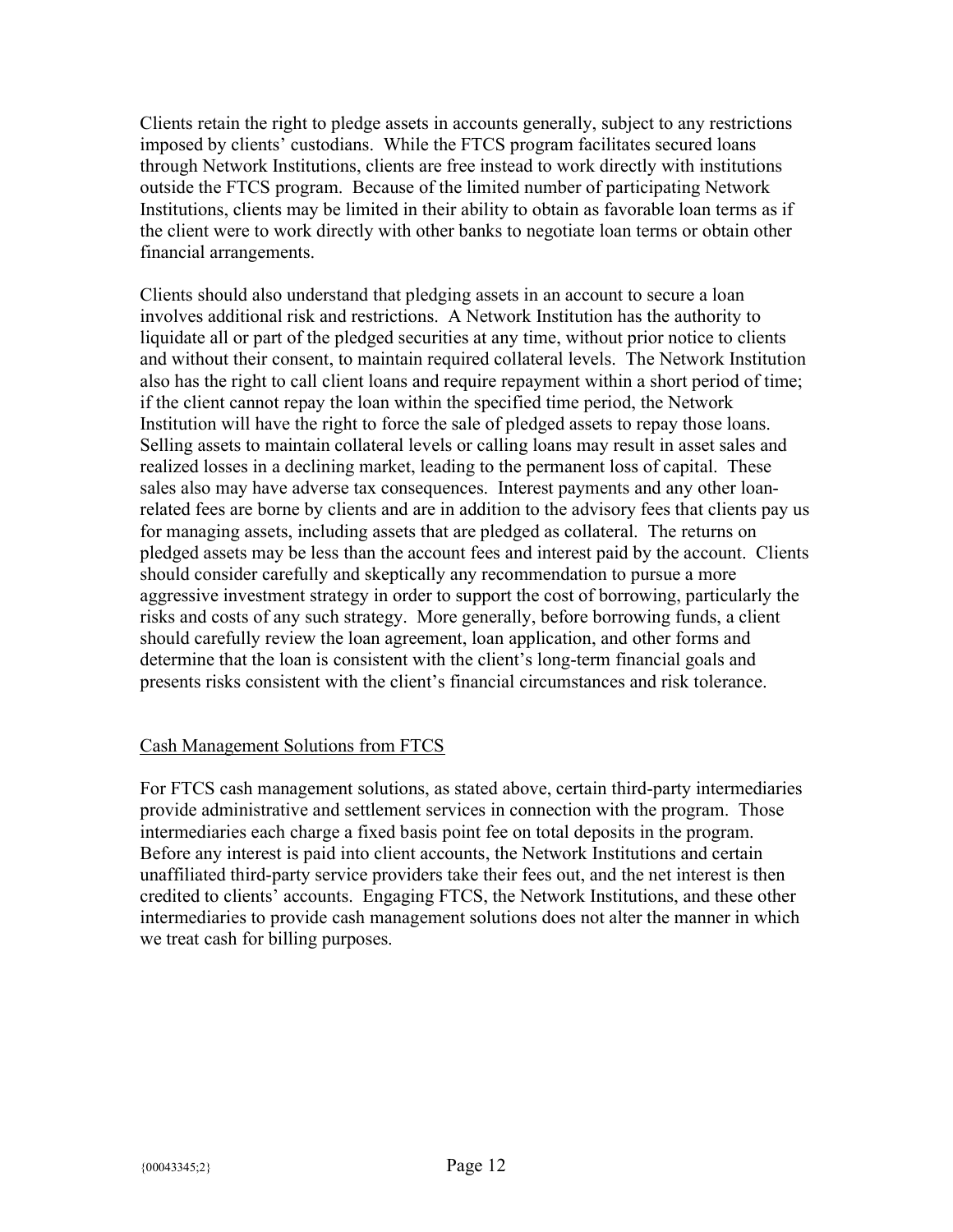Clients should understand that in rare circumstances, depending on interest rates and other economic and market factors, the yields on cash management solutions could be lower than the aggregate fees and expenses charged by the Network Institutions, the intermediaries referenced above, and us. Consequently, in these rare circumstances, a client could experience a negative overall investment return with respect to those cash investments. Nonetheless, it might still be reasonable for a client to participate in the FTCS cash management program if the client prefers to hold cash at the Network Institutions rather than at other financial institutions (e.g., to take advantage of FDIC insurance).

#### Focus Risk Solutions

We help clients obtain certain insurance products from unaffiliated insurance companies by introducing clients to our affiliate, Focus Risk Solutions, LLC ("FRS"), a wholly owned subsidiary of our parent company, Focus Financial Partners, LLC ("Focus"). FRS acts as an intermediary to facilitate our clients' access to insurance products. FRS has agreements with certain third-party insurance brokers (the "Brokers") under which the Brokers assist our clients with regulated insurance sales activity.

Neither we nor FRS receives any compensation from the Brokers or any other third parties for providing insurance solutions to our clients. For services provided by FRS to clients of other Focus firms, FRS receives a percentage of the upfront commission or a percentage of the ongoing premiums for policies successfully placed with insurance carriers on behalf of referred clients, and such compensation to FRS is also revenue for our common parent company, Focus Financial Partners, LLC. However, this compensation to FRS does not come from insurance solutions provided to any of our clients. The volume generated by our clients' transactions does benefit FRS and Focus in attracting, retaining, and negotiating with the Brokers and insurance carriers. We mitigate this conflict by: (1) fully and fairly disclosing the material facts concerning the above arrangements to our clients, including in this Brochure; and (2) offering FRS solutions to clients on a strictly nondiscretionary and fully disclosed basis, and not as part of any discretionary investment services. Additionally, we note that clients who use FRS's services will receive product-specific disclosure from the Brokers and insurance carriers and other unaffiliated third-party intermediaries that provide services to our clients.

The insurance premium is ultimately dictated by the insurance carrier, although in some circumstances the Brokers or FRS may have the ability to influence an insurance carrier to lower the premium of the policy. The final rate may be higher or lower than the prevailing market rate. We can offer no assurances that the rates offered to you by the insurance carrier are the lowest possible rates available in the marketplace.

## Item 11 - Code of Ethics, Participation or Interest in Client Transactions and Personal Trading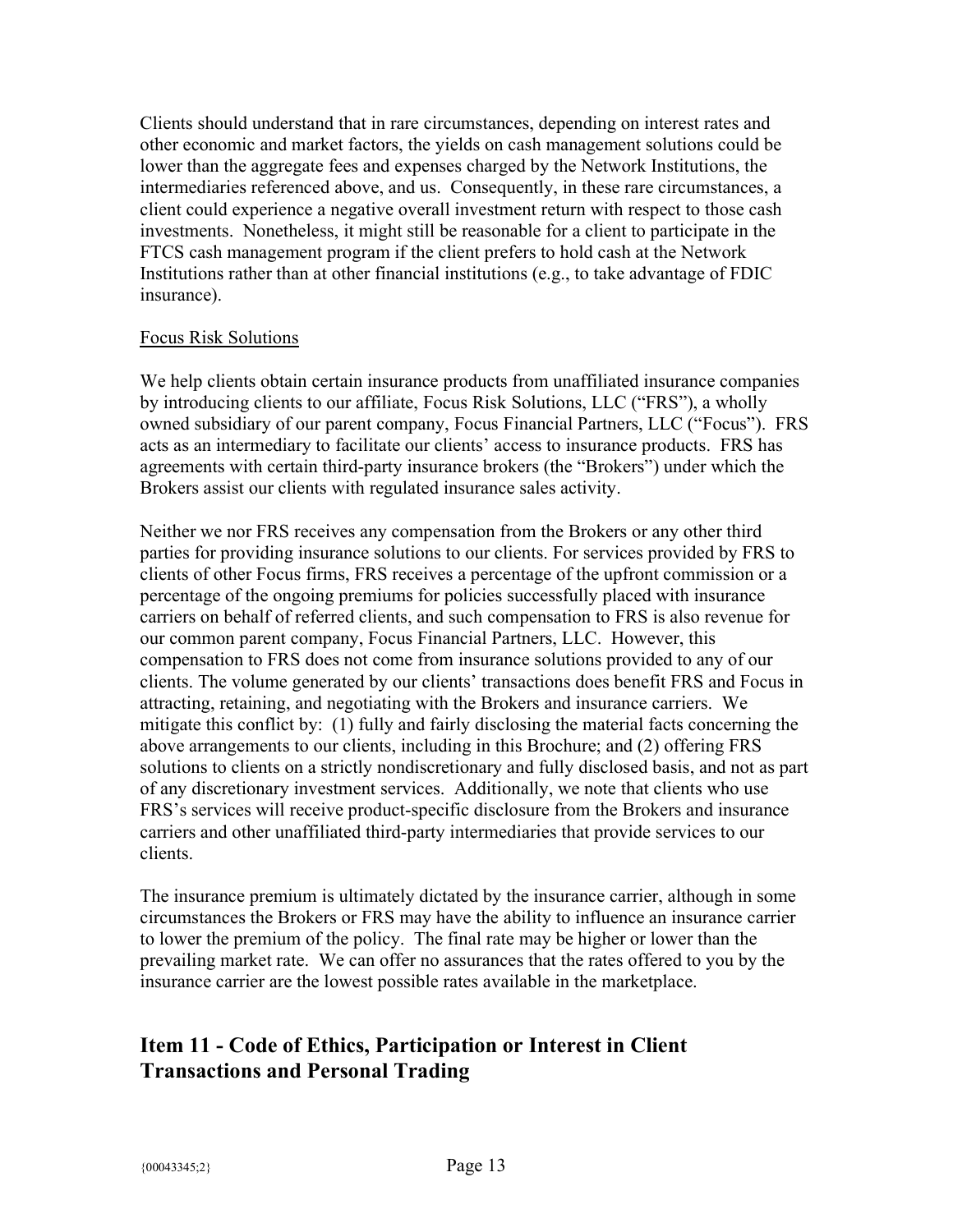FDC has a Code of Ethics for its employees that covers standards of business conduct, conflicts of interest, prohibition of insider trading, personal securities transactions, client confidentiality, recordkeeping requirements, and the firm's privacy policy. We will provide a copy of our Code of Ethics to any client or prospective client upon request.

Neither FDC nor its related persons recommend to clients, or buys or sells for client accounts, securities in which the firm or one of its related persons has a material financial interest without disclosing that interest to the client or FDC's investment committee. We may encounter situations other than tax loss purchases where we are requested by the client to purchase securities the client holds. As noted in Item 10 C above, members of FDC's management invest alongside clients as limited partners in the firm's pooled investment vehicles. This could cause us to encourage client participation in these funds when such participation is not in the client's interest. We address this potential conflict of interest by obtaining the client's direct approval to commit to an investment in these pooled vehicles.

FDC and its employees frequently invest in the same securities or related securities that we recommend to clients or buy or sell for client accounts. We believe we should "eat our own cooking." This practice can potentially raise conflicts of interest, for example, if an employee recommends the purchase for client accounts of securities they own personally or if the employee buys a security before our clients or sells a security that clients continue to hold. To address the potential for such conflicts, we require employees buying or selling securities for their own accounts to obtain pre-clearance for those transactions.

Employees may buy or sell the same securities at or near the same time we are buying or selling for our clients. Employee personal securities trading implicates potential conflicts of interest with our clients. We have adopted a Code of Ethics designed to mitigate the potential conflicts through reporting, monitoring and, except for a limited number of exceptions that are spelled out in our firm's Code of Ethics, requiring preclearance of employee securities transactions. A copy of our Code of Ethics is available to clients upon request.

## Item 12 - Brokerage Practices

We select broker-dealers to handle client securities transactions based on service, the efficiency of execution and settlement of transactions, and the competitiveness of commission charges. In evaluating which broker-dealers to use in executing a particular trade, we try to consider all of these criteria, recognizing that trading creates costs for our clients. Selection of a broker according to these criteria may result in a commission higher than that which might be charged by another broker but only if we believe that the quality of the brokerage service and the value of the service compensate for the additional cost.

Prior to June, 2021, we accumulated so-called soft dollar benefits from client securities transactions placed with some broker-dealers. These soft-dollar benefits were used to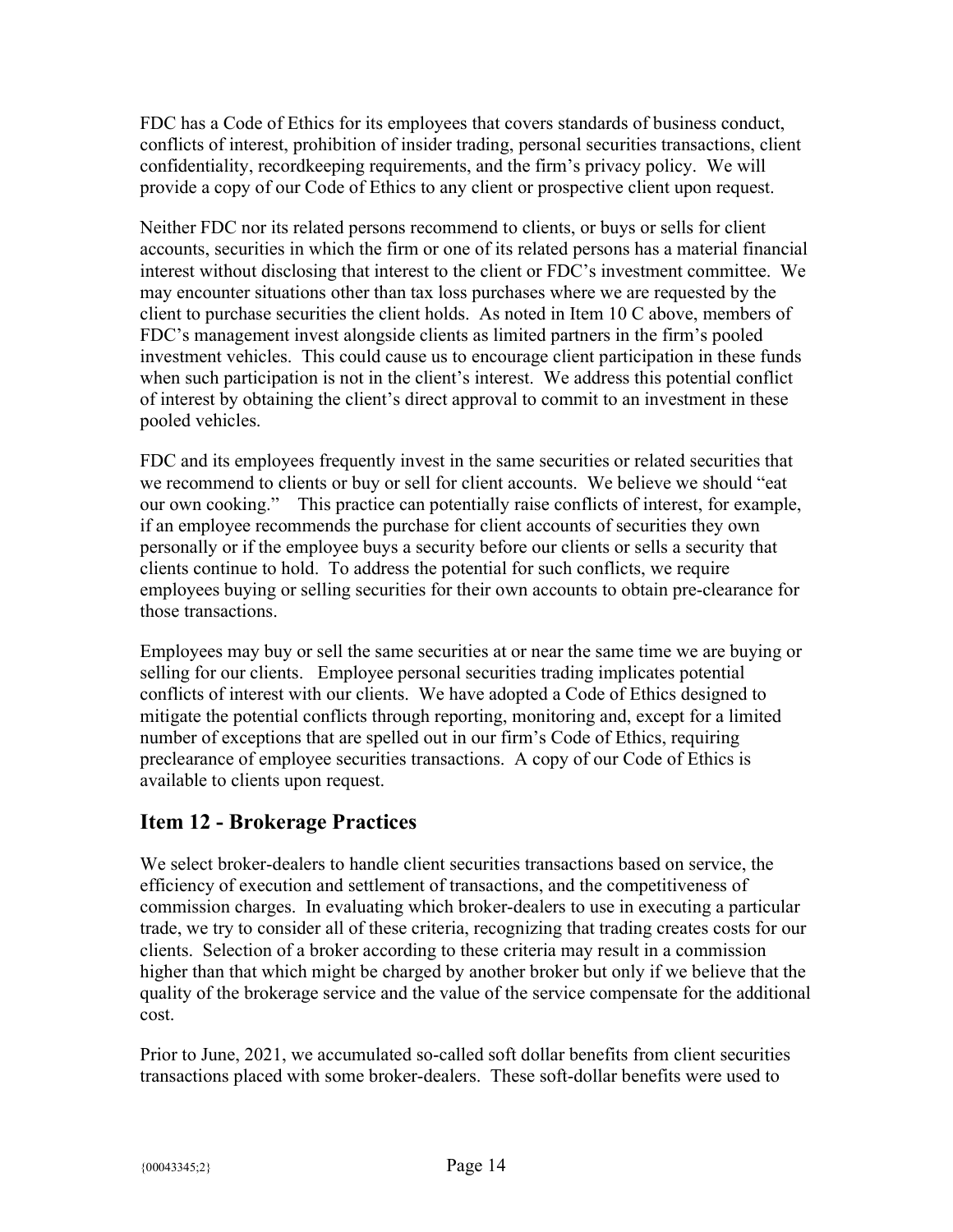acquire proprietary and third-party research we use in formulating investment strategies and evaluating investment decisions.

In conjunction with our custodian move to Fidelity and Fidelity's decision to offer commission-free trading, FDC determined that clients custodied at Fidelity would have trades executed commission free using Fidelity's platform rather than existing trade away agreements. To ensure fairness for all clients, those clients that are not custodied at Fidelity will continue to use existing trade-away agreements, but will pay the cost of execution only, and no longer collect soft-dollar credits. This decision effectively terminates our use of soft-dollar credits. FDC's existing balance of credits will continue to be used as it has in the past, and as the balance reaches zero, the cost of third party research will be treated as an operating expense.

Clients may utilize a broker-dealer or custodian of their choice; FDC does not require clients to utilize any particular broker-dealer or custodian. FDC generally recommends custodians and brokerage firms based on their reputation and proven integrity, quality of service, financial strength and conservatism, and the estimated cost and convenience to the client. We have institutional relationships with the custodian broker-dealers we recommend. These custodian broker-dealers provide us and our clients with access to its institutional brokerage – trading, custody, reporting and related services – many of which are not typically available to retail customers. The custodians also make available various support services. Some of those services help us manage or administer our clients' accounts, while others help us manage and grow our business.

Custodian broker-dealers that we recommend also make available software and other technology that provide access to client account data (such as duplicate trade confirmations and account statements); facilitate trade execution and allocate aggregated trade orders for multiple client accounts; provide pricing and other market data; facilitate payment of our fees from our clients' accounts; and assist with back-office functions, record keeping and client reporting. These services generally benefit clients and client accounts.

Some custodian broker-dealers also offer other services intended to help independent investment advisers manage and further develop their business enterprise. The offered services potentially include: educational conferences and events; technology, compliance, legal, and business consulting; publications and conferences on practice management and business succession; and access to employee benefits providers, human capital consultants and insurance providers. Custodian broker-dealers generally make available these types of services and products on an unsolicited basis to independent investment advisers such as FDC, at no additional cost to the adviser or its clients.

We are recommending that our clients transition their account custodian from a bank to a custodian broker-dealer who offers the institutional client services we describe above. In connection with the transition, the custodian broker-dealer we are recommending has agreed to provide us with certain benefits that include the payment of client account termination fees and payment of certain of our expenses.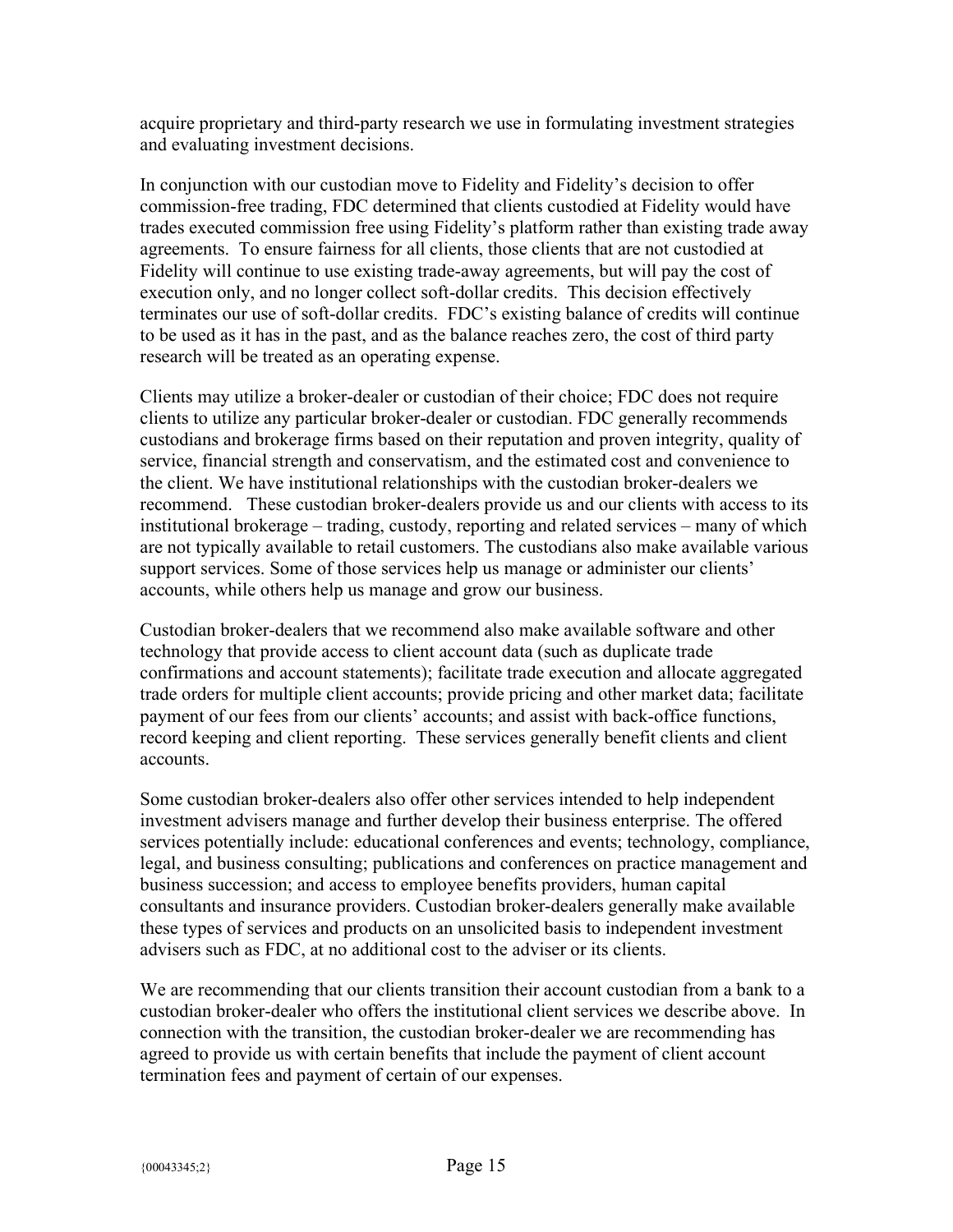FDC endeavors at all times to put the interests of its clients first. Clients should be aware, however, that FDC's receipt of these benefits creates a conflict of interest since this may influence FDC's choice of custodian over another that does not furnish similar benefits, support, or services. We address this conflict by disclosing it to our clients, and we endeavor to recommend custodians and broker-dealers that we believe are in a position to offer our clients the best array of services appropriate for the client's situation at a reasonable and competitive cost.

If a client selects a broker-dealer or custodian we do not recommend, the client will negotiate terms and arrangements for the account with that financial institution and FDC will not seek better custody or execution services or prices from such other financial institutions or be able to "aggregate" client transactions for execution through other financial institutions with orders for other accounts managed by us. This may result in clients paying higher fees, higher commissions or other transaction costs, greater spreads or receive less favorable prices than if the client had chosen a custodian broker-dealer we recommend.

We do not pay broker-dealers for client referrals or consider client referrals in our selection of broker-dealers for securities transactions.

## Item 13 - Review of Accounts

With the exception of 529 College Savings Plans, client accounts are formally reviewed at least twice each year by at least one member of FDC's Investment Team. Additional reviews may be triggered by client requests for information, changes in client situation, changes in prospects for the economy, changes in financial markets or changes in specific securities held in a client's portfolio

Our firm provides clients with a printed report on their investment holdings four times each year. The report lists the public and private securities managed for the client by FDC or other investment advisors whose work the client has asked FDC to oversee. Our report to clients is accompanied by a letter containing client-specific information. We also separately write essays on investment-related topics that we think will be of interest to our clients.

In addition to reports from FDC, clients will receive monthly or quarterly account statements directly from their custodian bank that detail the client's investment holdings and activity in the account since the custodian's last report.

## Item 14 - Client Referrals and Other Compensation

FDC does not directly or indirectly compensate any person who is not an employee of the firm for client referrals.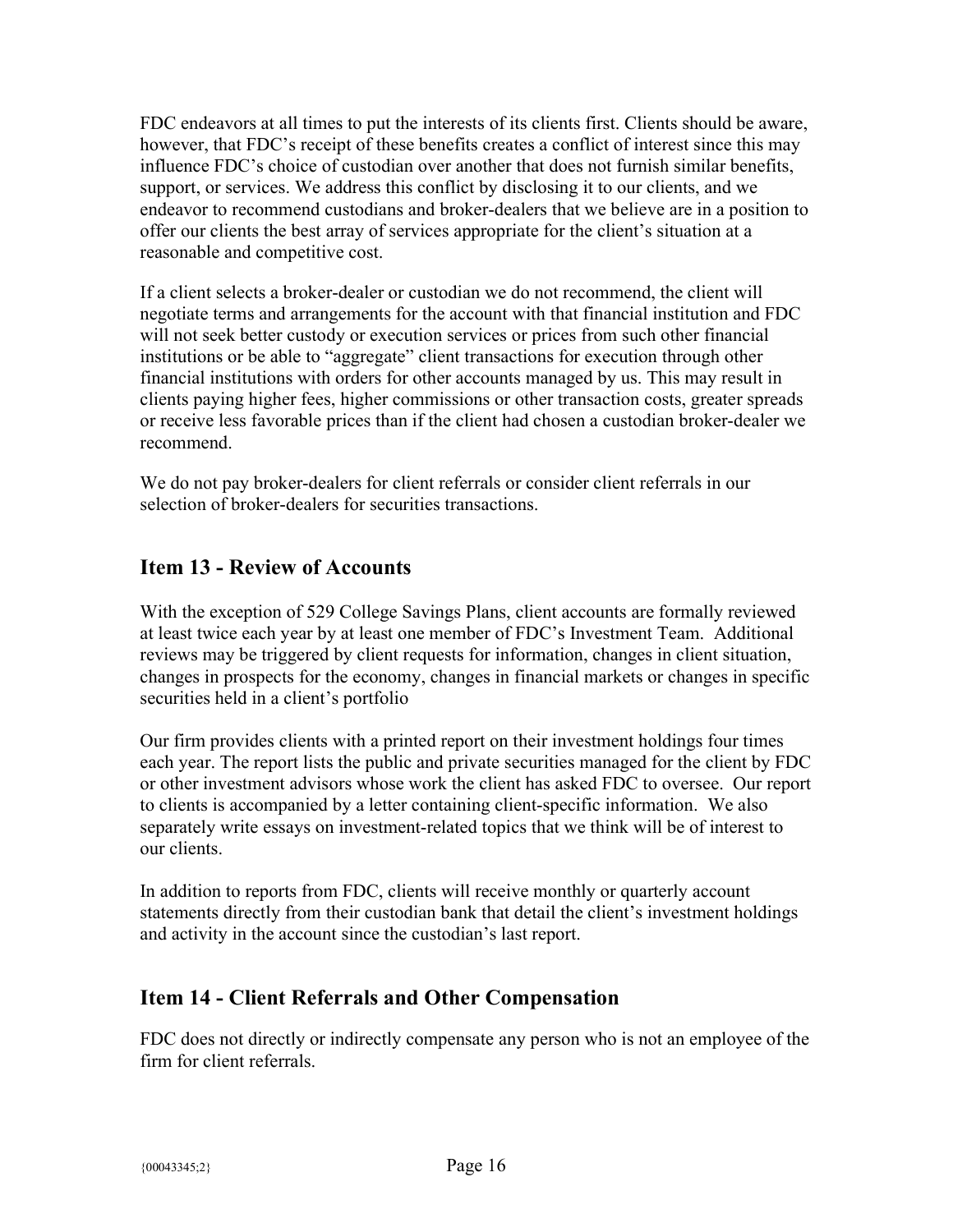From time to time, Focus Financial Partners, LLC holds partnership meetings and other industry and best-practices conferences, which typically include FDC, other Focus firms and external attendees. These meetings are first and foremost intended to provide training or education to personnel of Focus firms, including FDC. However, the meetings do provide sponsorship opportunities for asset managers, asset custodians, vendors and other third party service providers. Sponsorship fees allow these companies to advertise their products and services to Focus firms, including FDC. Although the participation of Focus firm personnel in these meetings is not preconditioned on conducting business with any conference sponsor, this practice could nonetheless be deemed a conflict as the marketing and education activities conducted, and the access granted, at such meetings and conferences could cause FDC to focus on those conference sponsors in the course of its duties. Focus attempts to mitigate any such conflict by allocating the sponsorship fees only to defraying the cost of the meeting or future meetings and not as revenue for itself or any affiliate, including FDC. Conference sponsorship fees are not dependent on assets placed with any specific provider or revenue generated by such asset placement

The following entities have provided conference sponsorship to Focus from January 1, 2021 to March 1, 2022:

Charles Schwab & Co., Inc.

You can access a more recently updated list of recent conference sponsors on Focus' website through the following link:

https://focusfinancialpartners.com/conference-sponsors/

Occasionally, FDC's supervised persons may receive token gifts or be invited to a luncheon, dinner, or sporting event by firms with which we do business. To mitigate potential conflicts of interest with our fiduciary duty to clients, the value and frequency of these gifts is informally monitored by the firm's Chief Compliance Officer.

From time to time, we receive free research from companies that manage mutual funds that we hold in client portfolios. This is a potential conflict of interest, as it provides an incentive for us to select or retain those mutual funds over those that do not provide us with research. We address this conflict through disclosure and by having standards that govern the selection and retention of mutual funds for clients.

## Item 15 - Custody

FDC is deemed by the SEC to have custody of the funds and securities of many of our clients. As a registered investment adviser, we are required by the SEC to maintain all client funds and securities with a bank, broker-dealer, or other qualified custodian. In addition to receiving quarterly reports from FDC, clients will receive monthly or quarterly statements from each qualified custodian that holds their funds and securities. Clients should carefully review all statements received from their qualified custodian(s).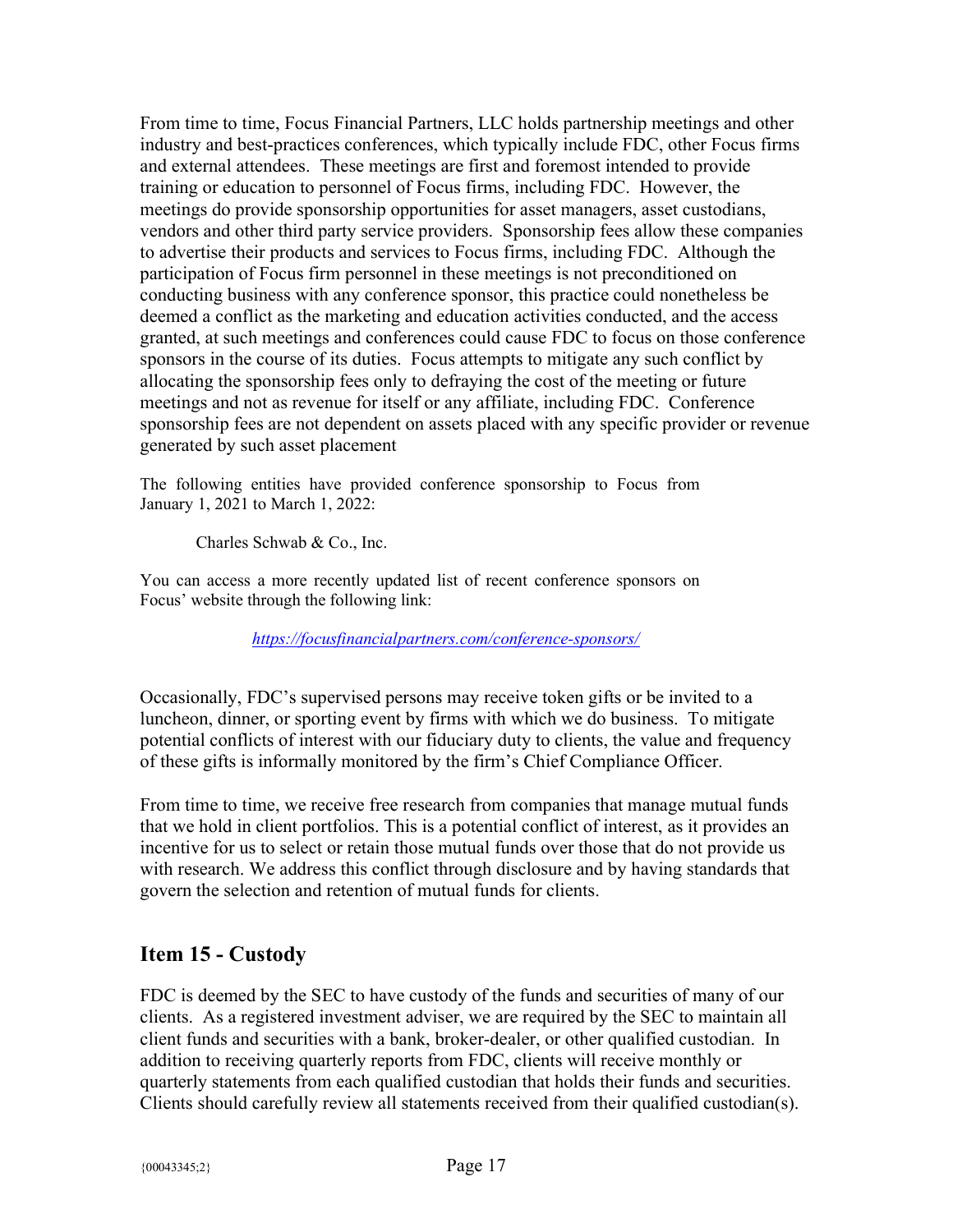We encourage clients to compare the reports they receive from FDC with the statements they receive from their qualified custodian(s).

## Item 16 - Investment Discretion

FDC's standard, discretionary investment advisory contract, which discretionary clients are required to sign prior to our firm assuming investment management responsibility, specifies that FDC has discretionary authority to manage securities accounts on behalf of our clients.

Clients may request that FDC not purchase certain securities or groups of securities for their accounts and we will strive to comply with such requests. For example, a client may request that we not purchase tobacco stocks for their account. Clients may also request that FDC avoid whenever possible taking capital gains when selling securities. However, clients should realize that such requests may result in lower investment returns than would otherwise be the case and our firm discourages clients from limiting our investment discretion.

## Item 17 - Voting Client Securities

It is the policy of FDC to vote proxies for those accounts over which we have been granted investment authority. Our firm will use reasonable measures, such as the analysis of shareholder and management proposals, to ensure that all proxies are voted in what we believe to be the best interests of our clients, and in accordance with our fiduciary duties, contractual obligations, and SEC rules applying to proxy voting. FDC will generally vote with management on routine matters related to the operation of the company or mutual fund and which are not expected to have a significant economic impact on the company and/or shareholders. For example, we will generally vote for approving the auditors recommended by management. We will generally vote against management for proposals that we believe not to be in the best interests of the company and/or shareholders. For example, we will generally vote against so-called poison pill proposals. FDC has written proxy voting guidelines that are available on request.

Clients may request that FDC vote a proxy for a security they own in a specific manner and may also obtain information from FDC about how we voted their securities. Such requests should be directed to a member of the client's FDC account team.

In the event that a material conflict of interest arises from FDC voting the proxy for a specific corporation, FDC will take measures to ensure that conflicts are resolved in our clients' best interest. FDC may take one or more of the following actions if a material conflict of interest was found to exist: (1) seek the advice of an independent third party to determine how the proxy should be voted; (2) disclose the conflict to the client and obtain their consent prior to voting; or (3) request that the client vote the proxy.

## Item 18 - Financial Information

Not applicable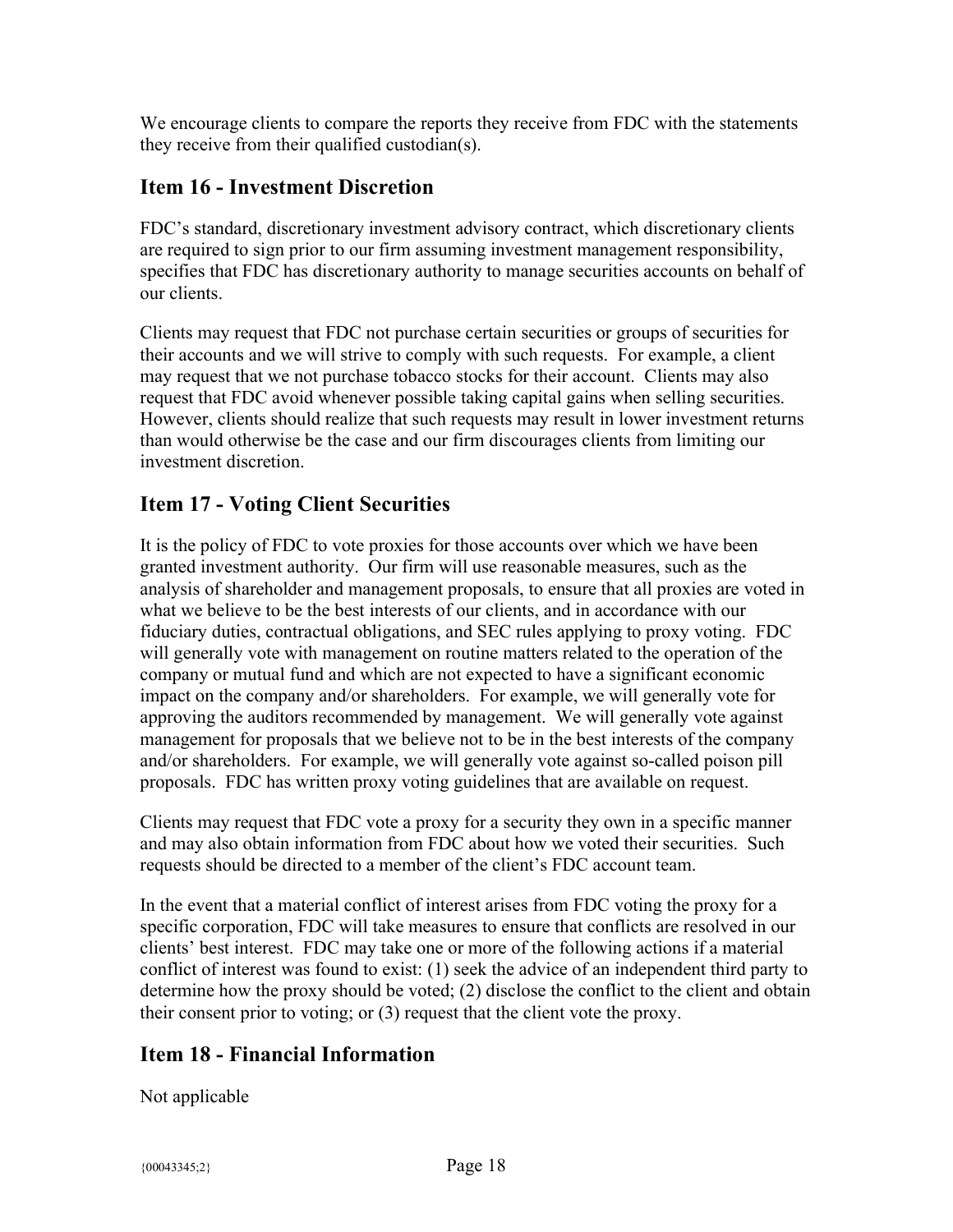## THIS PAGE LEFT INTENTIONALLY BLANK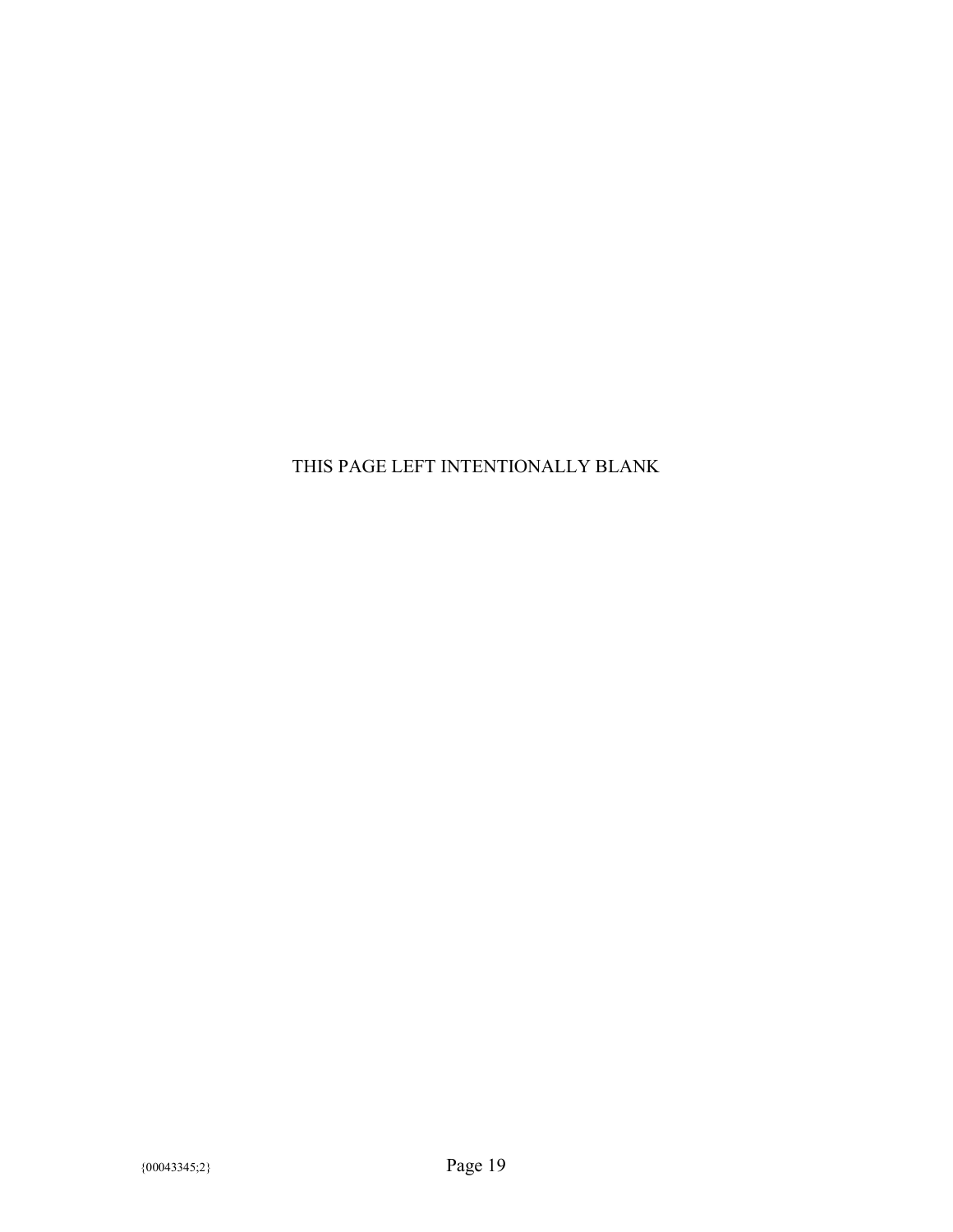#### Brochure Supplement

## Elizabeth A. Braudis

Foster Dykema Cabot & Partners, LLC 1075 Main Street Suite 200 Waltham, MA 02451

Phone: 617-423-3900

March 2022

This brochure supplement provides information about Elizabeth A. Braudis that supplements Foster Dykema Cabot & Partners, LLC's brochure. You should have received a copy of that brochure. Please contact Elizabeth C. Gardner at the address and phone number noted above if you did not receive Foster Dykema Cabot & Partner's brochure or if you have any questions about the contents of this supplement.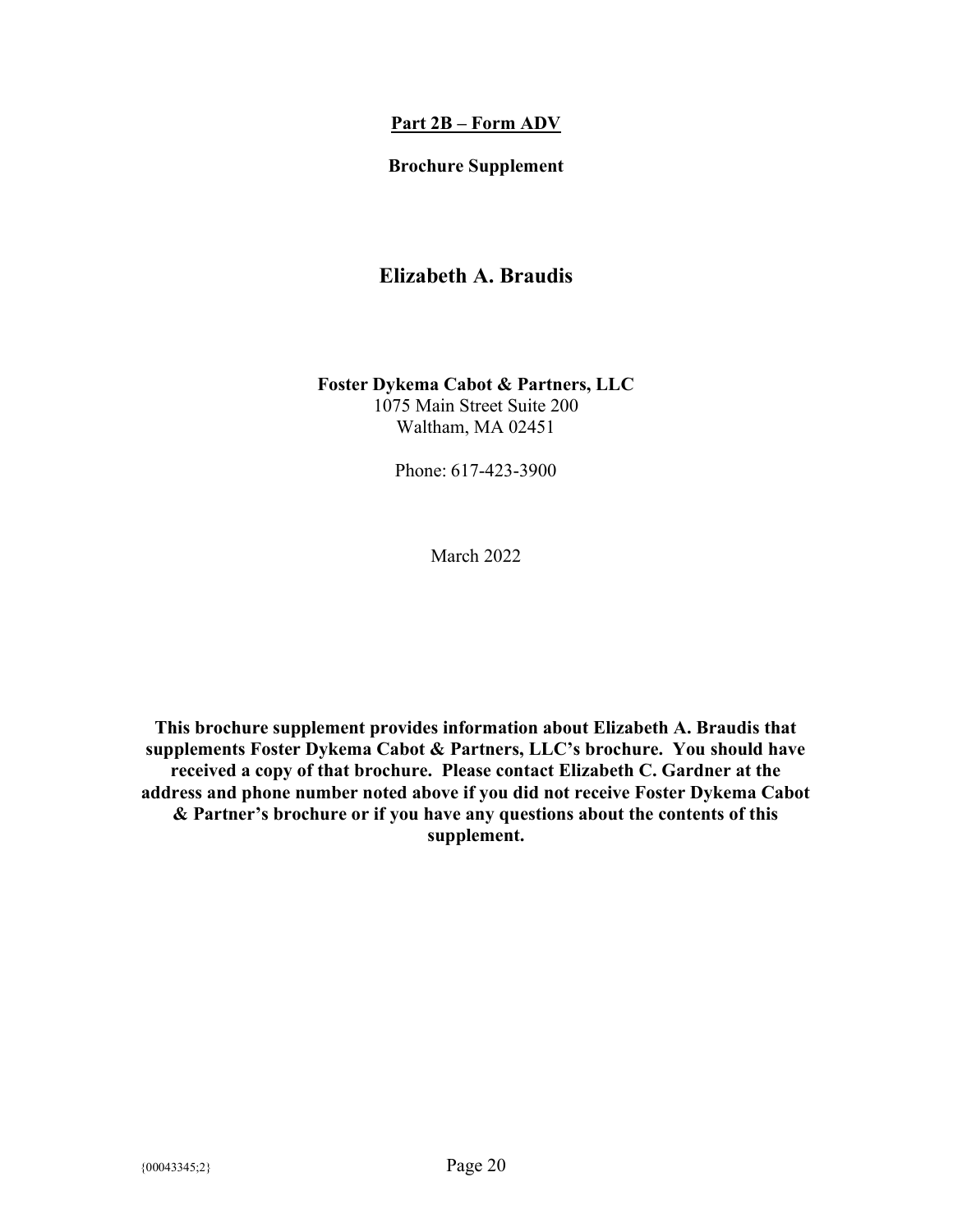### Elizabeth A. Braudis Age: 55 Graduate, Skidmore College, Saratoga Springs, NY 1988 Graduate, Vermont Law School, South Royalton, VT 1991 Graduate, Boston University Law School Graduate Tax Program, 1995

| Foster Dykema Cabot & Partners, LLC |                            |
|-------------------------------------|----------------------------|
| President, Partner                  | March 2019 to Present      |
| Foster Dykema Cabot & Co., Inc.     |                            |
| <b>President Treasurer</b>          | June 2013 to March 2019    |
| Senior Vice President               | December 2002 to June 2013 |
|                                     |                            |

#### Item 3: Disciplinary Information

None.

#### Item 4: Other Business Activities

None.

#### Item 5: Additional Compensation

Ms. Braudis may directly or indirectly receive earn out or other compensation from Focus Financial Partners, LLC, the indirect parent company of Foster Dykema Cabot & Partners LLC. This potential for increased compensation provides an incentive for Ms. Braundis to encourage you to maintain and even increase the size of your investment account

#### Item 6: Supervision

As President of Foster Dykema Cabot & Partners, LLC, Ms. Braudis is responsible for the management of the firm and its policies. Ms. Braudis is a supervised person of the firm and thus is subject to the Firm's compliance and supervisory system, which oversees the activities of its supervised persons by, among other things, requiring them to agree to abide by the firm's policies and procedures, reviewing client portfolios and monitoring electronic communications.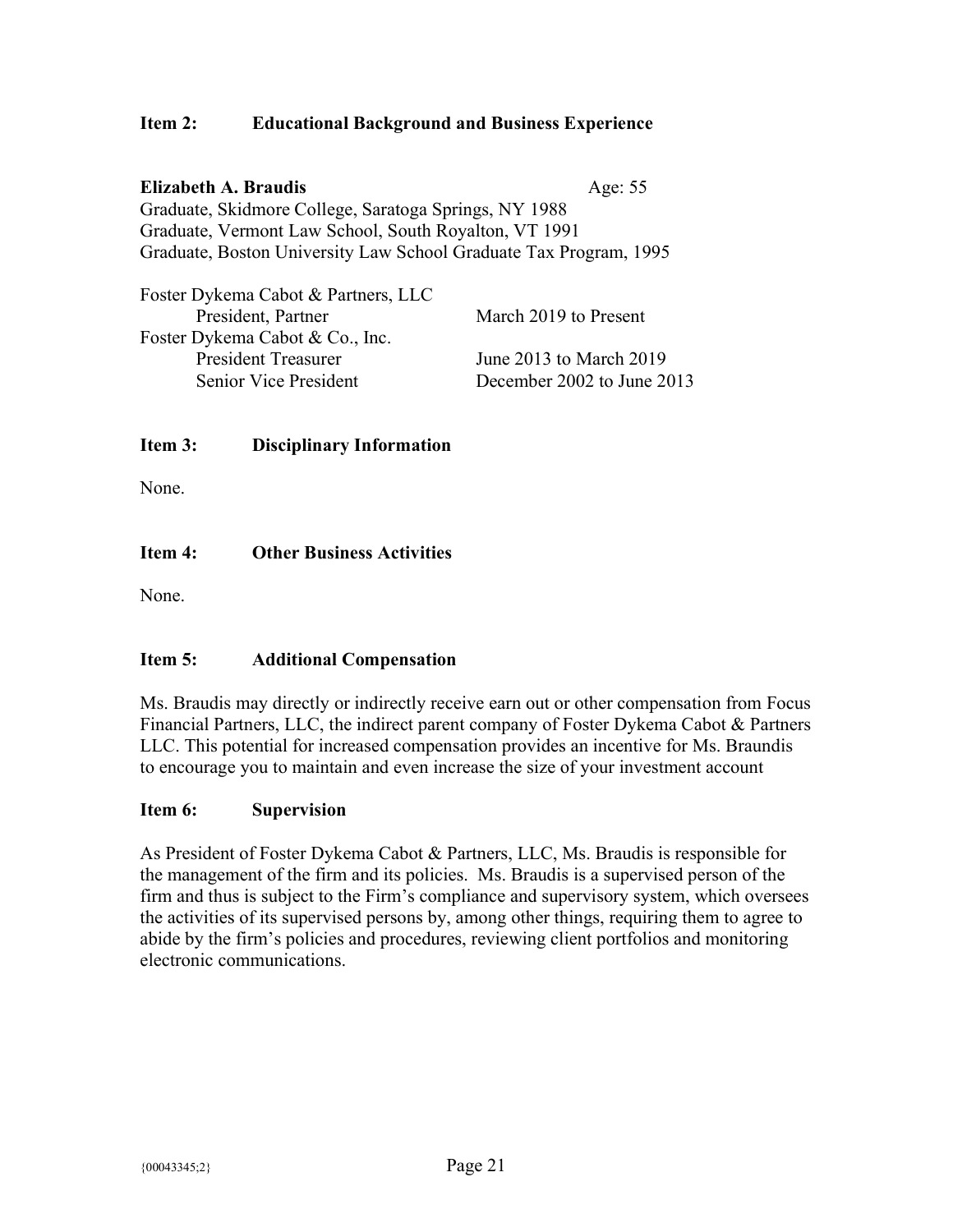Brochure Supplement

## Jeffrey McGrew

Foster Dykema Cabot & Partners, LLC 1075 Main Street Suite 200 Waltham, MA 02451

Phone: 617-423-3900

March 2022

This brochure supplement provides information about Jeffrey McGrew that supplements Foster Dykema Cabot & Partners, LLC's brochure. You should have received a copy of that brochure. Please contact Elizabeth C. Gardner at the address and phone number noted above if you did not receive Foster Dykema Cabot & Partners' brochure or if you have any questions about the contents of this supplement.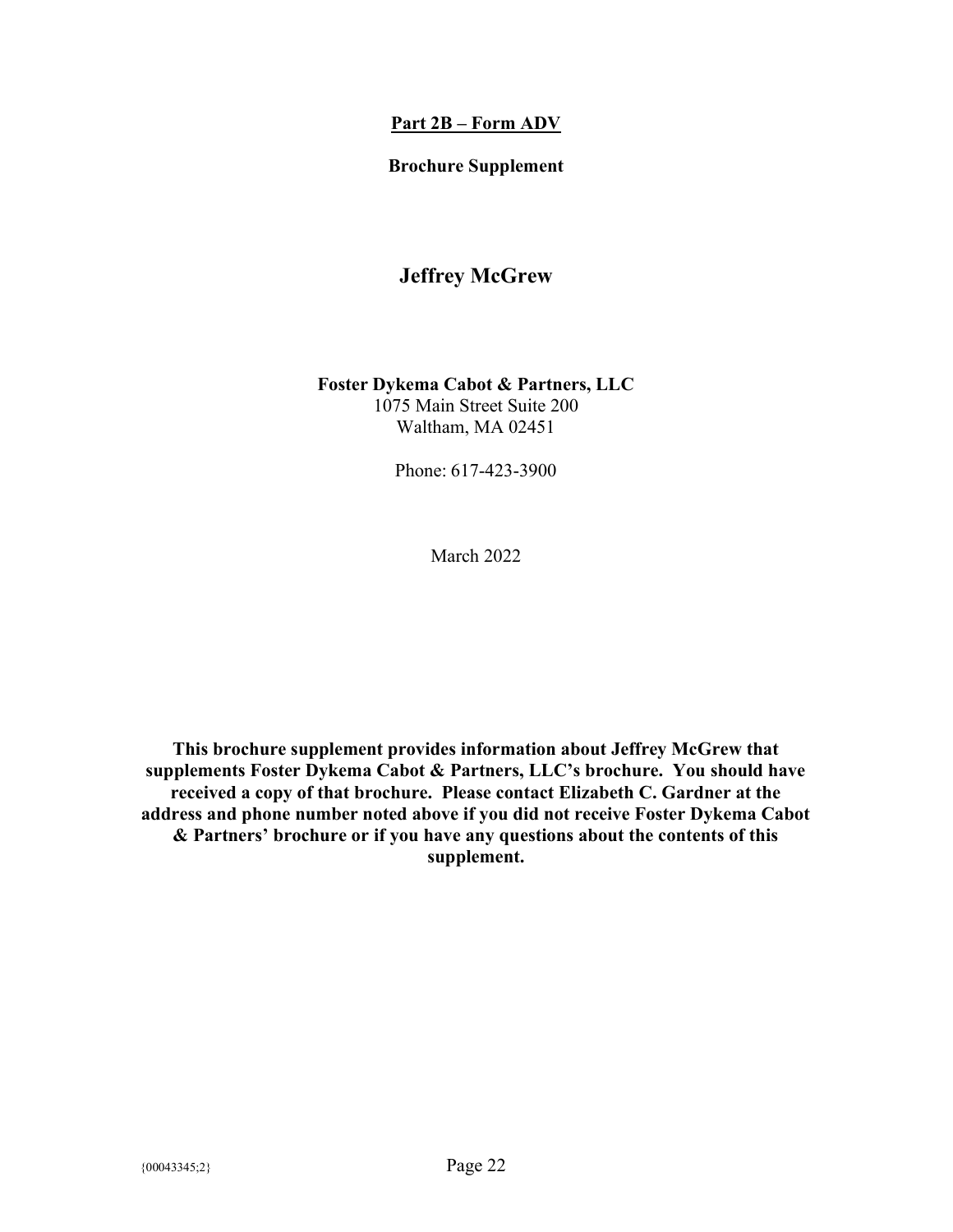Jeffrey McGrew Age: 53 Graduate, Wittenberg University, Springfield, OH 1991 Graduate, Case Western Reserve Weatherhead School of Mgt, Cleveland, OH 1997

| Foster Dykema Cabot & Partners, LLC   |                              |
|---------------------------------------|------------------------------|
| Chief Investment Officer, Partner     | March 2019 to Present        |
| Foster Dykema Cabot & Co., Inc.       |                              |
| <b>Chief Investment Officer</b>       | September 2016 to March 2019 |
| MFS Investment Management             |                              |
| Portfolio Manager                     | $2014 - 2016$                |
| <b>Boston Company</b>                 |                              |
| Senior Portfolio Manager              | $2002 - 2013$                |
| <b>Fidelity Investments</b>           |                              |
| Vice President, Senior Equity Analyst | 1997 - 2002                  |
|                                       |                              |

#### Item 3: Disciplinary Information

None.

#### Item 4: Other Business Activities

None.

#### Item 5: Additional Compensation

Mr. McGrew may directly or indirectly receive earn out or other compensation from Focus Financial Partners, LLC, the indirect parent company of Foster Dykema Cabot & Partners LLC. This potential for increased compensation provides an incentive for Mr. McGrew to encourage you to maintain and even increase the size of your investment account

#### Item 6: Supervision

Jeffrey McGrew's activities are supervised by Elizabeth Braudis (Tel: 617-423- 3900). Mr. McGrew is a supervised person of the firm and thus is subject to the Firm's compliance and supervisory system, which oversees the activities of its supervised persons by, among other things, requiring them to agree to abide by the firm's policies and procedures, reviewing client portfolios and monitoring electronic communications.

.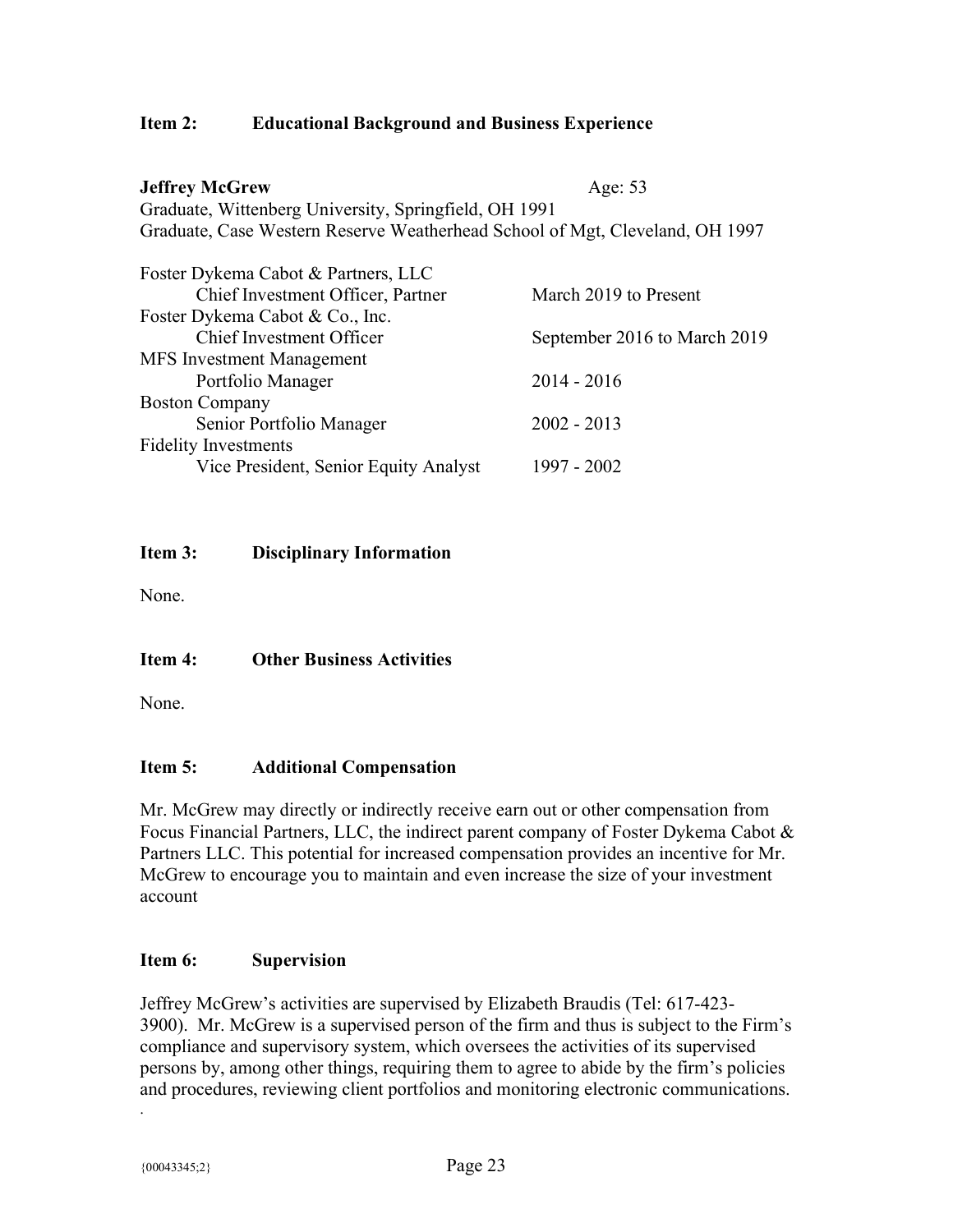#### Brochure Supplement

## Brooke L. Manfredi

#### Foster Dykema Cabot & Partners, LLC 1075 Main Street Suite 200 Waltham, MA 02451

Phone: 617-423-3900

March 2022

This brochure supplement provides information about Brooke L. Manfredi that supplements Foster Dykema Cabot & Partners, LLC's brochure. You should have received a copy of that brochure. Please contact Elizabeth C. Gardner at the address and phone number noted above if you did not receive Foster Dykema Cabot & Partners' brochure or if you have any questions about the contents of this supplement.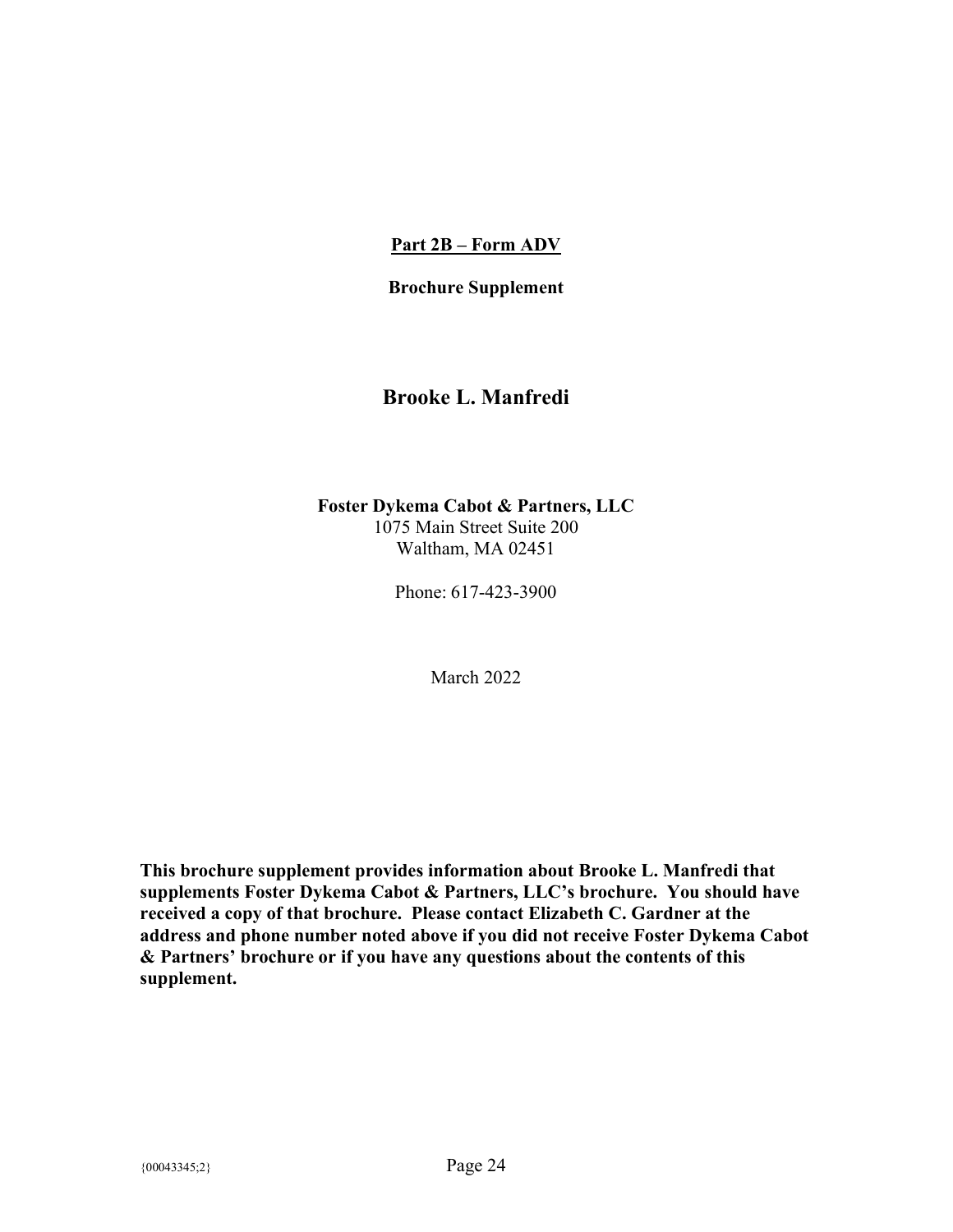| <b>Brooke L. Manfredi</b><br>Graduate, Middlebury College, Middlebury, VT 2000 | Age: 43                       |
|--------------------------------------------------------------------------------|-------------------------------|
| Graduate, Boston College Law School, Newton, MA 2006                           |                               |
| Foster Dykema Cabot & Partners LLC                                             |                               |
| Senior Client Advisor, Partner                                                 | March 2019 to Present         |
| Foster Dykema Cabot & Co., Inc.                                                |                               |
| Vice President                                                                 | January 2014 to March 2019    |
| Choate Hall & Stewart LLP                                                      |                               |
| Associate                                                                      | December 2012 to January 2014 |
| Wilmer Cutler Pickering Hale and Dorr LLP                                      |                               |
| Associate                                                                      | October 2006 to December 2012 |

#### Item 3: Disciplinary Information

None

Item 4: Other Business Activities

None

#### Item 5: Additional Compensation

Ms. Manfredi may directly or indirectly receive earn out or other compensation from Focus Financial Partners, LLC, the indirect parent company of Foster Dykema Cabot & Partners LLC. This potential for increased compensation provides an incentive for Ms. Manfredi to encourage you to maintain and even increase the size of your investment account

#### Item 6: Supervision

Brooke Manfredi's activities are supervised by Elizabeth Braudis (Tel: 617-423- 3900). Ms. Manfredi is a supervised person of the firm and thus is subject to the Firm's compliance and supervisory system, which oversees the activities of its supervised persons by, among other things, requiring them to agree to abide by the firm's policies and procedures, reviewing client portfolios and monitoring electronic communications.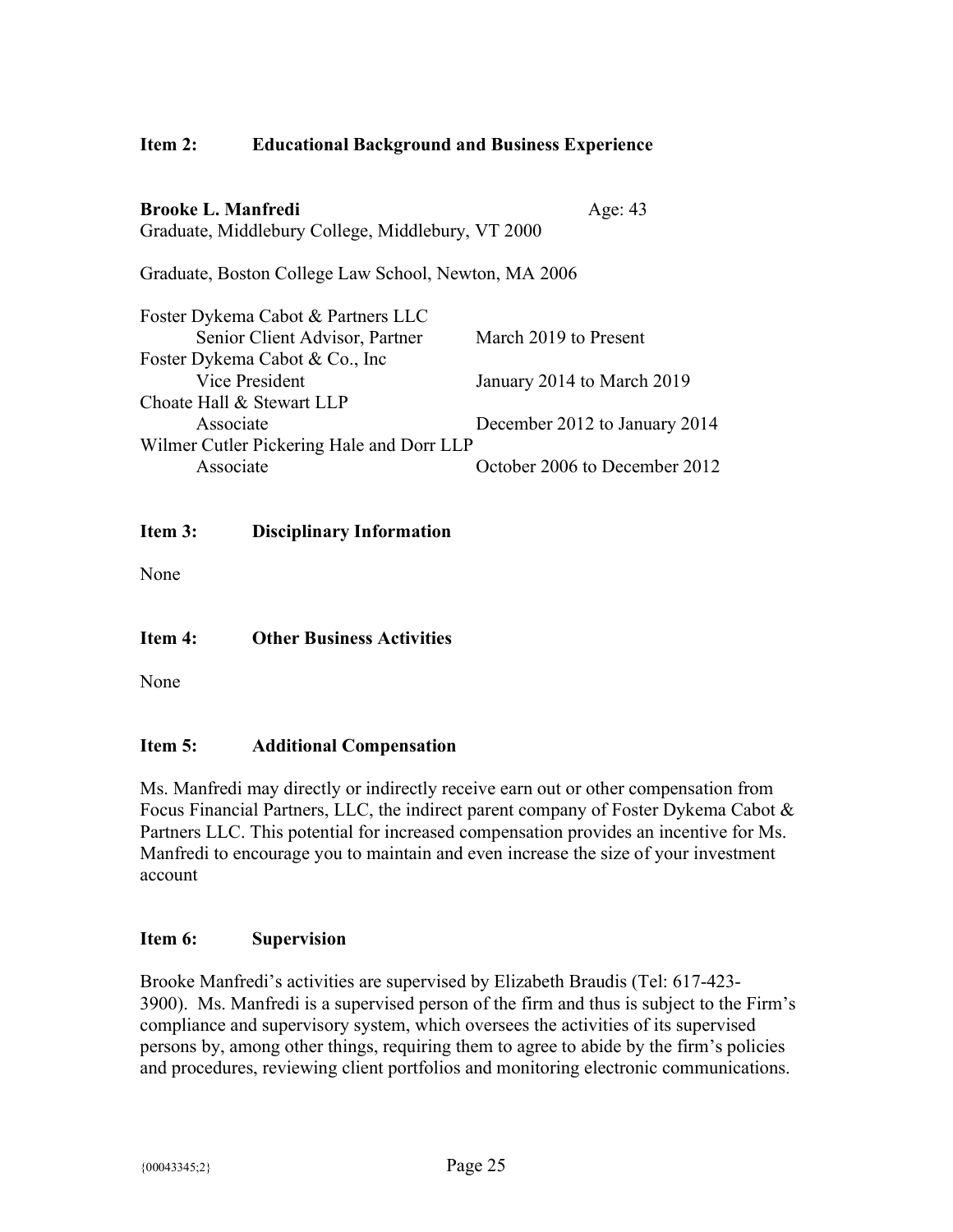#### Brochure Supplement

## Vikram Soorma

Foster Dykema Cabot & Partners, LLC 1075 Main Street Suite 200 Waltham, MA 02451

Phone: 617-423-3900

March 2022

This brochure supplement provides information about Vikram Soorma that supplements Foster Dykema Cabot & Partners, LLC's brochure. You should have received a copy of that brochure. Please contact Elizabeth C. Gardner at the address and phone number noted above if you did not receive Foster Dykema Cabot & Partners' brochure or if you have any questions about the contents of this supplement.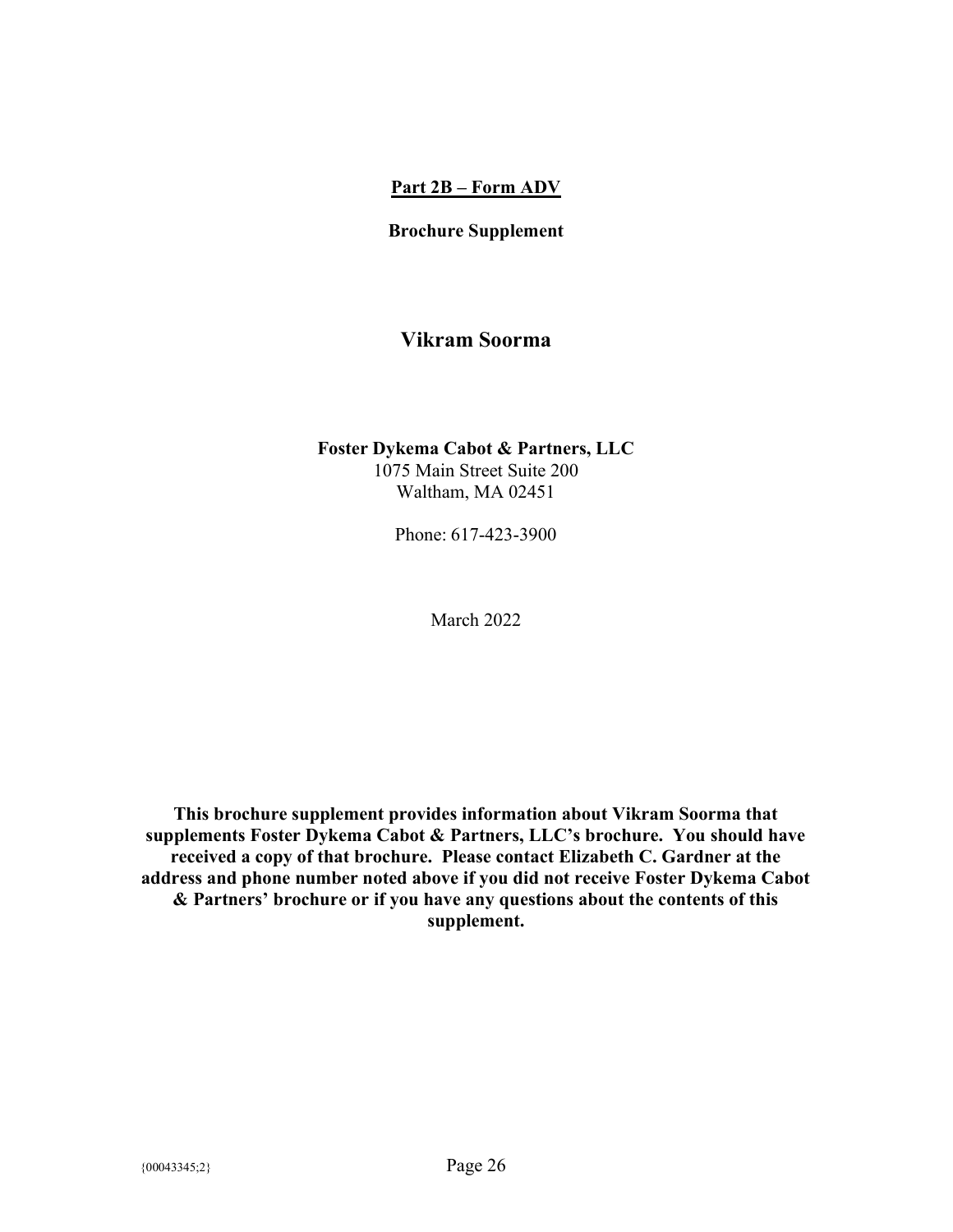| Vikram Soorma                                               | Age: 45 |
|-------------------------------------------------------------|---------|
| Graduate, University of Pune, Pune, India 1999              |         |
| Graduate, George Washington University, Washington, DC 2005 |         |
| Eoster Dykema Cabot & Partners $\prod C$                    |         |

| POSICI DYKCHIA CADOL & FAILIEIS, LLC |                            |
|--------------------------------------|----------------------------|
| Portfolio Manager                    | March 2019 to Present      |
| Foster Dykema Cabot & Co., Inc.      |                            |
| Vice President                       | January 2015 to March 2019 |
| <b>SCS Financial Services</b>        |                            |
| Sr. Investment Analyst               | June 2012 to June 2014     |
| <b>Fidelity Investments</b>          |                            |
| Director, Strategy & Analysis        | June 2005 to June 2012     |
|                                      |                            |

#### Item 3: Disciplinary Information

None

Item 4: Other Business Activities

None

#### Item 5: Additional Compensation

None

#### Item 6: Supervision

Vikram Soorma's activities are supervised by Elizabeth Braudis (Tel: 617-423- 3900). Mr. Soorma is a supervised person of the firm and thus is subject to the Firm's compliance and supervisory system, which oversees the activities of its supervised persons by, among other things, requiring them to agree to abide by the firm's policies and procedures, reviewing client portfolios and monitoring electronic communications.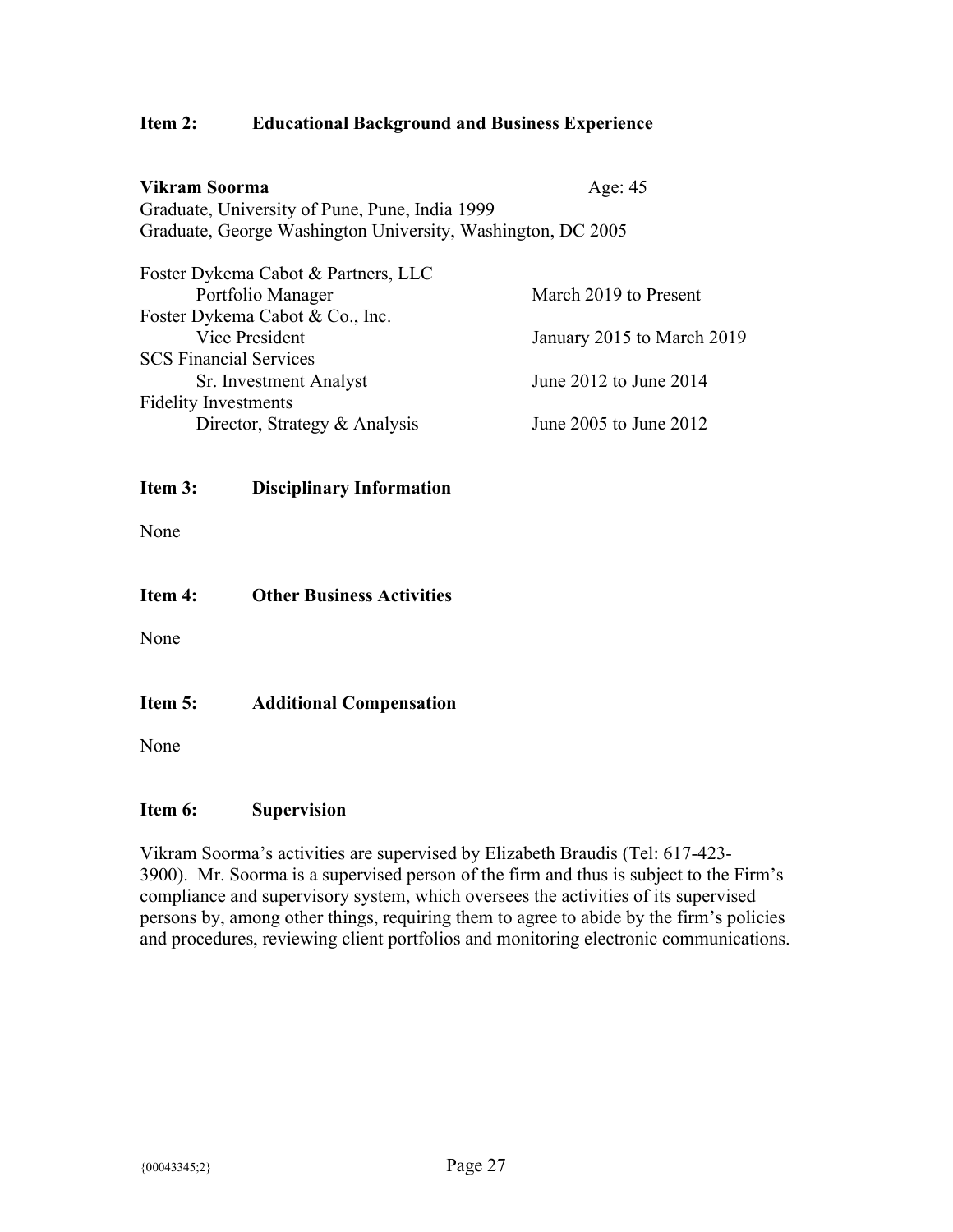#### Brochure Supplement

## Donnalee Guerin

#### Foster Dykema Cabot & Partners, LLC 1075 Main Street Suite 200 Waltham, MA 02451

Phone: 617-423-3900

March 2022

This brochure supplement provides information about Donnalee Guerin that supplements Foster Dykema Cabot & Partners, LLC's brochure. You should have received a copy of that brochure. Please contact Elizabeth C. Gardner at the address and phone number noted above if you did not receive Foster Dykema Cabot & Partners' brochure or if you have any questions about the contents of this supplement.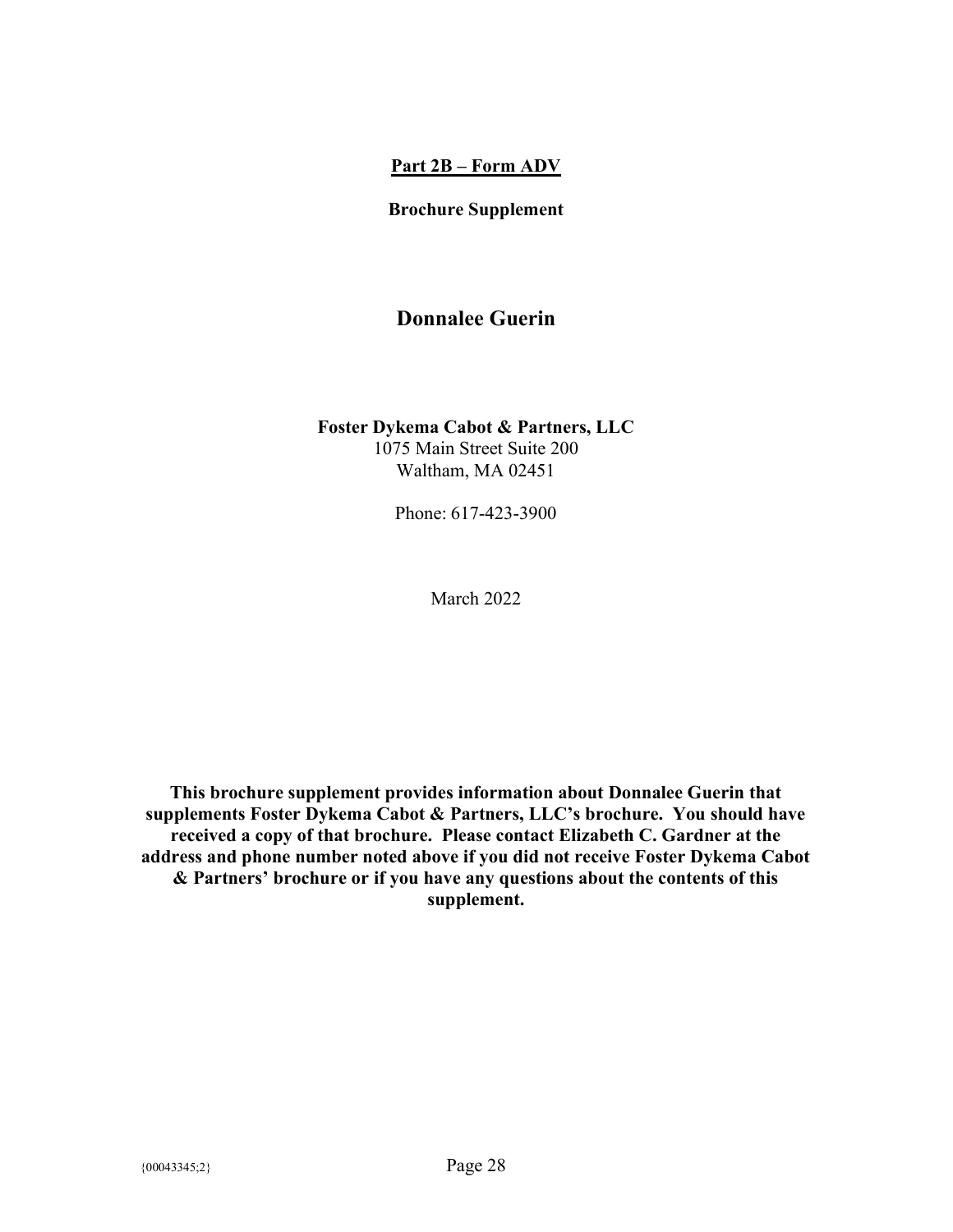| <b>Donnalee Guerin</b><br>Graduate, Emmanuel College, Boston, MA 1993 | Age: 56                     |
|-----------------------------------------------------------------------|-----------------------------|
| Foster Dykema Cabot & Partners, LLC                                   |                             |
| Chief Operating Officer,                                              |                             |
| Senior Client Advisor, Partner                                        | March 2019 to Present       |
| Foster Dykema Cabot & Co., Inc.                                       |                             |
| Chief Operating Officer                                               | January 2006 to March 2019  |
| Ahold USA                                                             |                             |
| <b>Strategic Sourcing Manager</b>                                     | June 2004 to January 2006   |
| <b>Putnam Investments</b>                                             |                             |
| Vice President                                                        | September 1996 to June 2004 |

#### Item 3: Disciplinary Information

None

Item 4: Other Business Activities

None

#### Item 5: Additional Compensation

Ms. Guerin may directly or indirectly receive earn out or other compensation from Focus Financial Partners, LLC, the indirect parent company of Foster Dykema Cabot & Partners LLC. This potential for increased compensation provides an incentive for Ms. Guerin to encourage you to maintain and even increase the size of your investment account

#### Item 6: Supervision

Donnalee Guerin's activities are supervised by Elizabeth Braudis (Tel: 617-423- 3900). Ms. Guerin is a supervised person of the firm and thus is subject to the Firm's compliance and supervisory system, which oversees the activities of its supervised persons by, among other things, requiring them to agree to abide by the firm's policies and procedures, reviewing client portfolios and monitoring electronic communications.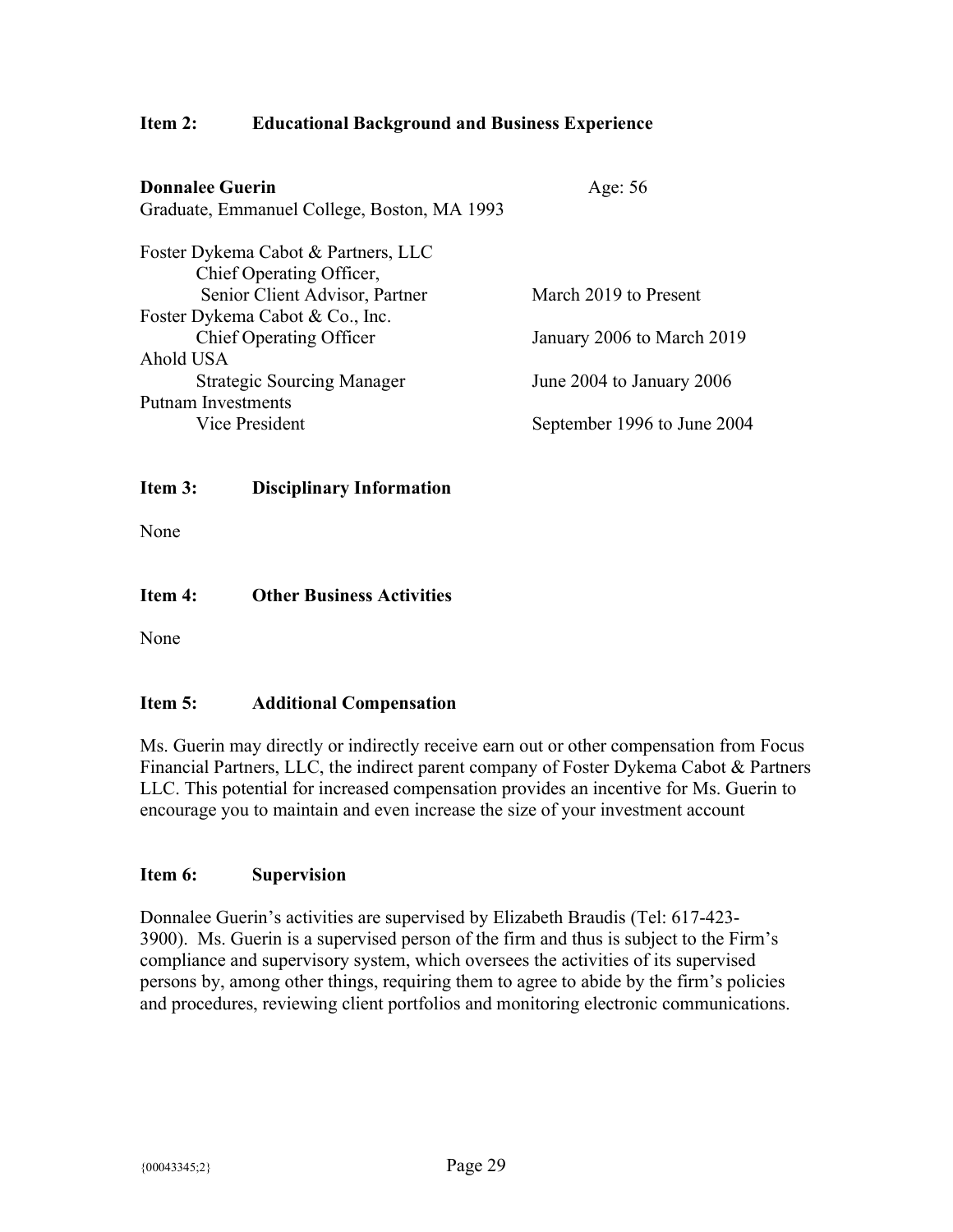#### Brochure Supplement

## F. Peter Fisher

### Foster Dykema Cabot & Partners, LLC 1075 Main Street Suite 200 Waltham, MA 02451

Phone: 617-423-3900

March 2022

This brochure supplement provides information about F. Peter Fisher that supplements Foster Dykema Cabot & Partners, LLC's brochure. You should have received a copy of that brochure. Please contact Elizabeth C. Gardner at the address and phone number noted above if you did not receive Foster Dykema Cabot & Partners' brochure or if you have any questions about the contents of this supplement.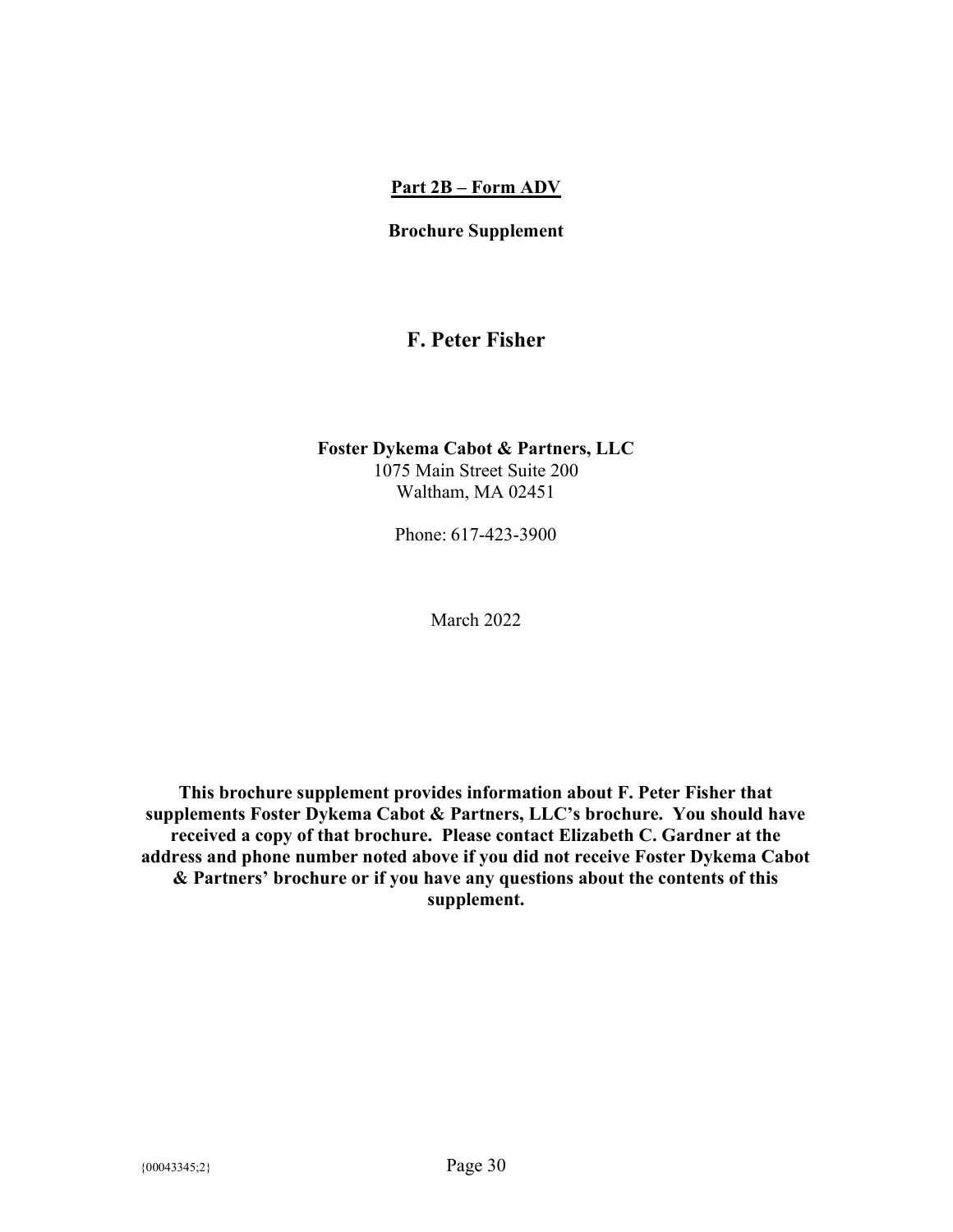| F. Peter Fisher                                                      | Age: 43 |
|----------------------------------------------------------------------|---------|
| Graduate, Connecticut College, New London, CT 2000                   |         |
| Graduate, Fuqua School of Business, Duke University, Durham, NC 2006 |         |

| Foster Dykema Cabot & Partners, LLC |                             |
|-------------------------------------|-----------------------------|
| Portfolio Manager, Partner          | March 2019 to Present       |
| Foster Dykema Cabot & Co., Inc.     |                             |
| Vice President                      | July 2017 to March 2019     |
| <b>Affiliated Managers Group</b>    |                             |
| Vice President                      | September 2010 to June 2017 |
| Citigroup                           |                             |
| Vice President                      | July 2006 to September 2010 |
|                                     |                             |

#### Item 3: Disciplinary Information

None.

Item 4: Other Business Activities

None.

#### Item 5: Additional Compensation

Mr. Fisher may directly or indirectly receive earn out or other compensation from Focus Financial Partners, LLC, the indirect parent company of Foster Dykema Cabot & Partners LLC. This potential for increased compensation provides an incentive for Mr. Fisher to encourage you to maintain and even increase the size of your investment account

#### Item 6: Supervision

Peter Fisher's activities are supervised by Elizabeth Braudis (Tel: 617-423-3900). Mr. Fisher is a supervised person of the firm and thus is subject to the Firm's compliance and supervisory system, which oversees the activities of its supervised persons by, among other things, requiring them to agree to abide by the firm's policies and procedures, reviewing client portfolios and monitoring electronic communications.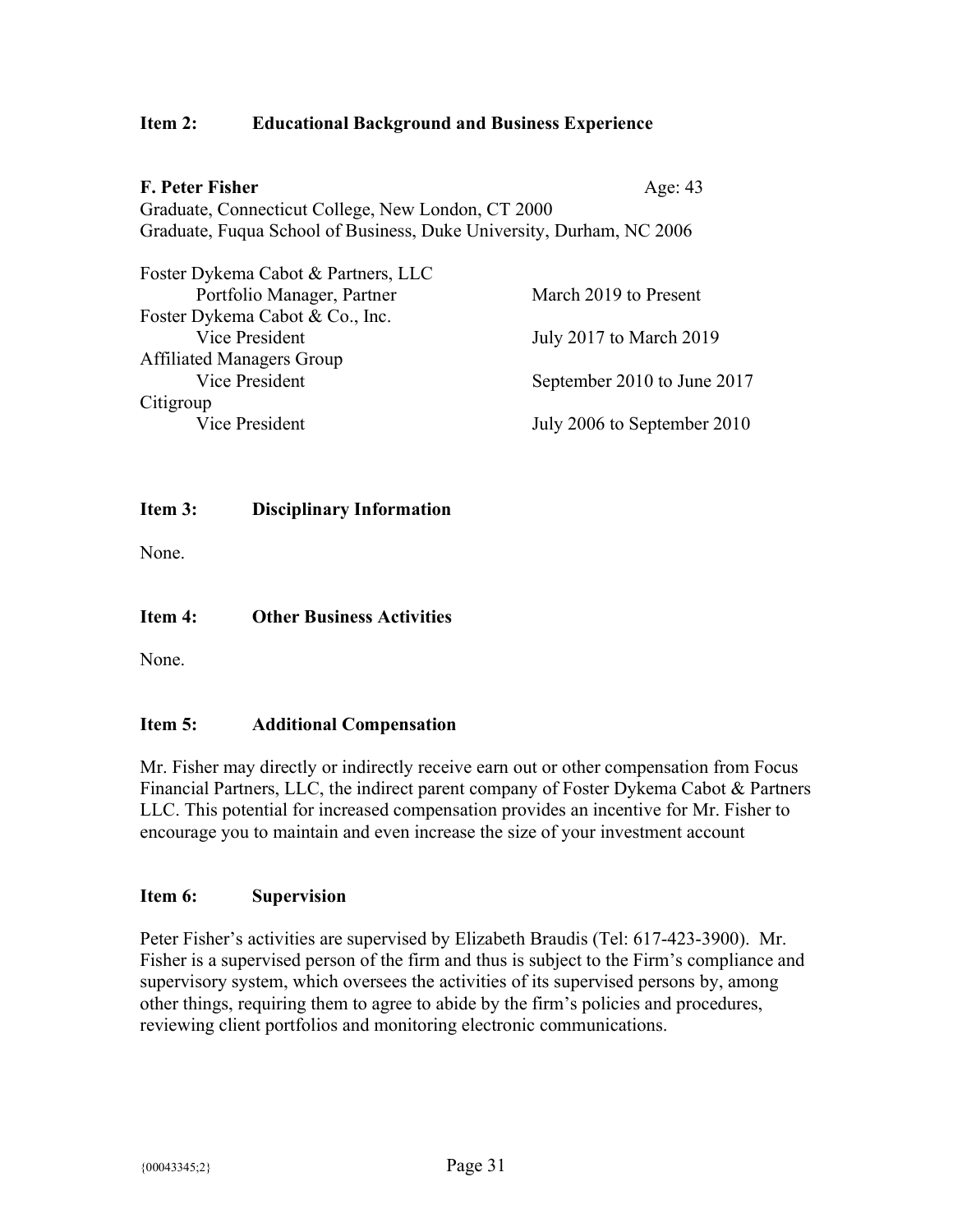#### Brochure Supplement

## Scott Desmond

# Foster Dykema Cabot & Partners, LLC

1075 Main Street Suite 200 Waltham, MA 02451

Phone: 617-423-3900

March 2022

This brochure supplement provides information about Scott Desmond that supplements Foster Dykema Cabot & Partners, LLC's brochure. You should have received a copy of that brochure. Please contact Elizabeth C. Gardner at the address and phone number noted above if you did not receive Foster Dykema Cabot & Partners' brochure or if you have any questions about the contents of this supplement.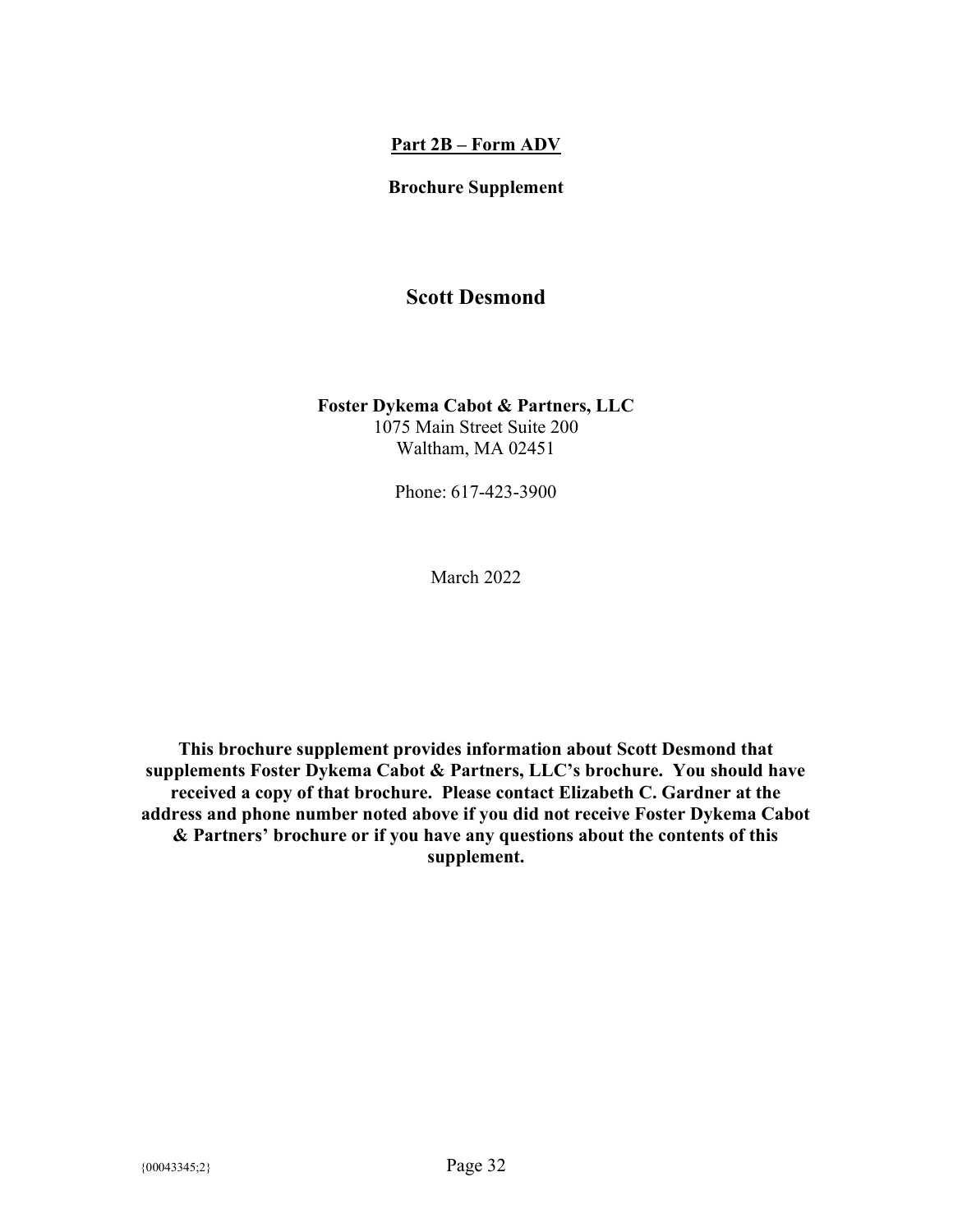Scott Desmond Age: 45 Graduate, BBA, Isenberg School of Management, University of Massachusetts, Amherst, MA 1998 Graduate, MSF, D'Amore-McKim School of Business, Northeastern University, Boston, MA 2014

| Foster Dykema Cabot & Partners, LLC    |                             |
|----------------------------------------|-----------------------------|
| Head Trader/Investment Analyst         | March 2019 to Present       |
| Foster Dykema Cabot & Co., Inc.        |                             |
| Head Trader/Investment Analyst         | January 2016 to March 2019  |
| <b>State Street Global Advisors</b>    |                             |
| Derivative Operations                  | August 2008 to January 2016 |
| <b>State Street Global Advisors</b>    |                             |
| <b>Fixed Income Operations</b>         | April 2007 to August 2008   |
| <b>Congress Asset Management</b>       |                             |
| Trading Administrator                  | April 2000 to April 2007    |
| <b>Putnam Investments</b>              |                             |
| Portfolio Accounting Analyst           | October 1999 to April 2000  |
| <b>Putnam Investments</b>              |                             |
| <b>Customer Service Representative</b> | August 1998 to October 1999 |

#### Item 3: Disciplinary Information

None.

Item 4: Other Business Activities

None.

#### Item 5: Additional Compensation

None.

#### Item 6: Supervision

Scott Desmond's activities are supervised by Elizabeth Braudis (Tel: 617-423- 3900). Mr. Desmond is a supervised person of the firm and thus is subject to the Firm's compliance and supervisory system, which oversees the activities of its supervised persons by, among other things, requiring them to agree to abide by the firm's policies and procedures, reviewing client portfolios and monitoring electronic communications.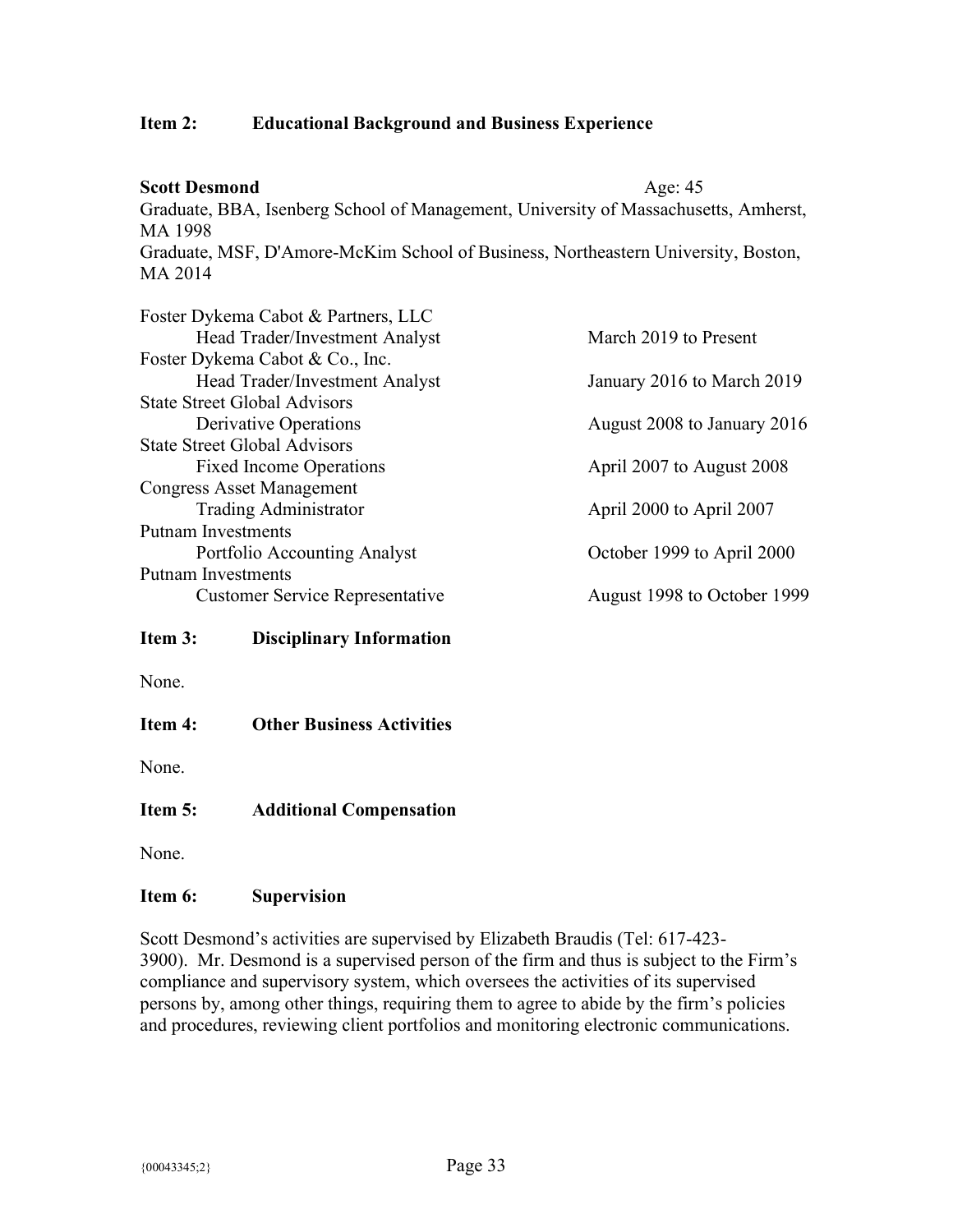#### Brochure Supplement

## Elizabeth C. Gardner

Foster Dykema Cabot & Partners, LLC 1075 Main Street Suite 200 Waltham, MA 02451

Phone: 617-423-3900

March 2022

This brochure supplement provides information about Elizabeth C. Gardner that supplements Foster Dykema Cabot & Partners, LLC's brochure. You should have received a copy of that brochure. Please contact Elizabeth C. Gardner at the address and phone number noted above if you did not receive Foster Dykema Cabot & Partners' brochure or if you have any questions about the contents of this supplement.